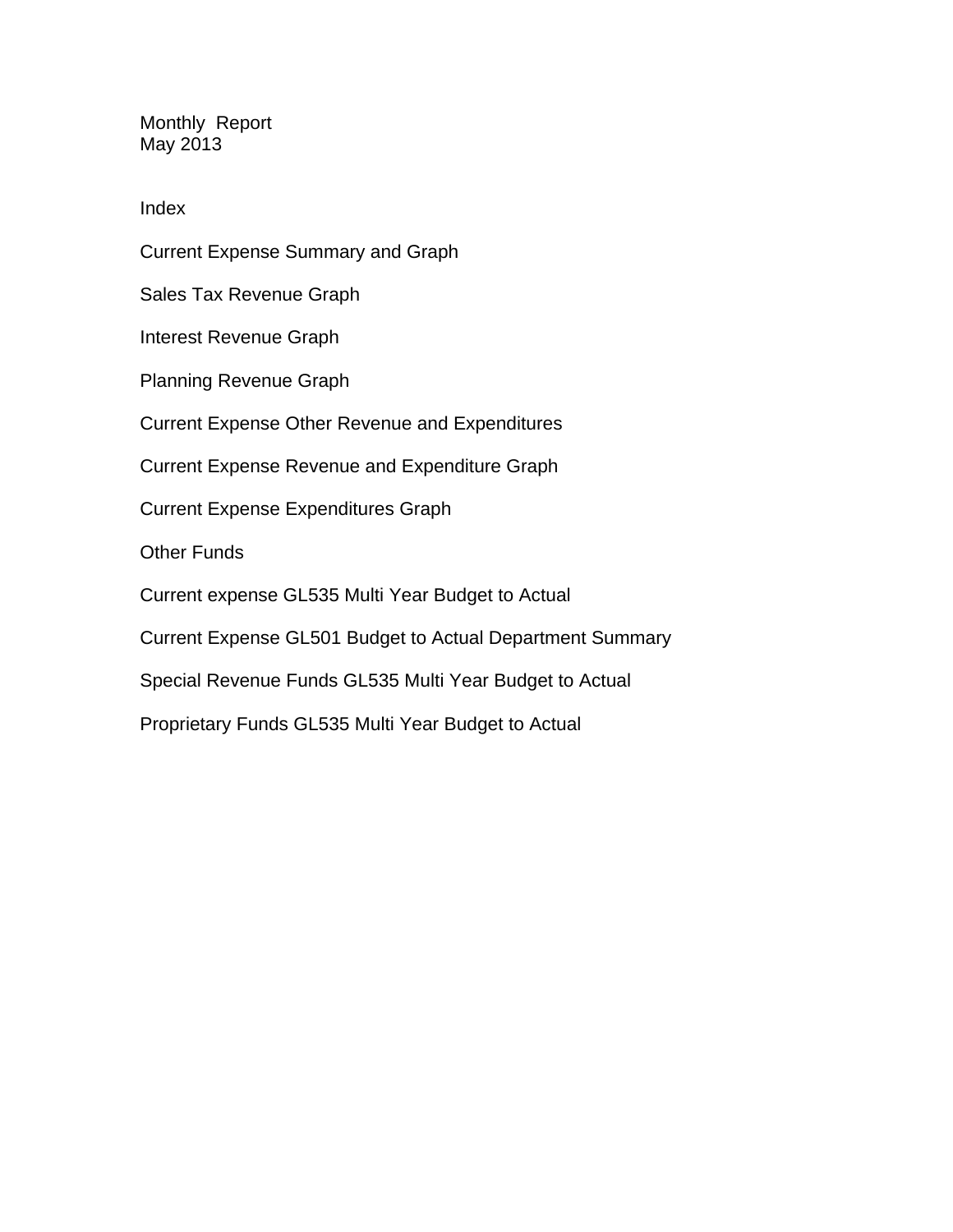| CURRENT EXPENSE Thousands (000's) |         |                     |                         |               |         |            |                         |               |         |            |                         |               |
|-----------------------------------|---------|---------------------|-------------------------|---------------|---------|------------|-------------------------|---------------|---------|------------|-------------------------|---------------|
|                                   |         | <b>Current Year</b> |                         |               |         | 2012       |                         |               |         | 2011       |                         |               |
|                                   | Current | <b>YTD</b>          | <b>Budget</b>           | % VS          | Current | <b>YTD</b> | <b>Budget</b>           | % VS          | Current | <b>YTD</b> | <b>Budget</b>           | %VS           |
|                                   | Actual  | Actual              | Net of Beg.<br>Fund Bal | <b>Budget</b> | Actual  | Actual     | Net of Beg.<br>Fund Bal | <b>Budget</b> | Actual  | Actual     | Net of Beg.<br>Fund Bal | <b>Budget</b> |
| Revenue                           |         |                     |                         |               |         |            |                         |               |         |            |                         |               |
| <b>Property Tax</b>               | 1,447   | 4,222               | 7,291                   | 58%           | 1,110   | 3,845      | 7,182                   | 54%           | 1,931   | 3,898      | 7,437                   | 52%           |
| Sales Tax                         | 361     | 1,710               | 3,973                   | 43%           | 333     | 1.640      | 3,850                   | 43%           | 361     | 1.635      | 4,111                   | 40%           |
| <b>Planning and Community</b>     | 126     | 600                 | 1,363                   | 44%           | 117     | 501        | 1,556                   | 32%           | 116     | 568        | 1,412                   | 40%           |
| Interest - Investment             | 84      | 247                 | 302                     | 82%           | 21      | 146        | 255                     | 57%           | 3       | 59         | 200                     | 30%           |
| Other                             | 353     | 2,903               | 5,413                   | 54%           | 920     | 2,681      | 5,498                   | 49%           | 528     | 2,766      | 5,276                   | 52%           |
| Subtotal                          | 2,371   | 9,681               | 18,342                  | 53%           | 2,501   | 8,813      | 18,341                  | 48%           | 2,939   | 8,926      | 18,436                  | 48%           |
| Intergovernmental (Grants)        | 45      | 277                 | 848                     | 33%           | 98      | 302        | 1,156                   | 26%           | 63      | 305        | 1.040                   | 29%           |
| Total                             | 2,416   | 9,958               | 19,190                  | 52%           | 2,599   | 9,115      | 19,497                  | 47%           | 3,002   | 9,231      | 19,476                  | 47%           |
| Interfund Transfers-In            |         | 2,357               | 2,371                   | 99%           |         | 2,201      | 2,225                   | 99%           |         | 1,879      | 1,919                   | 98%           |
| Use of Beg Fund Balance           |         | Ĭ.                  | 240                     | 0%            |         |            | 130                     | 0%            |         |            | 185                     | 0%            |
| <b>Total Revenue</b>              | 2,416   | 12,315              | 21,801                  | 56%           | 2,599   | 11,316     | 21,852                  | 52%           | 3,002   | 11,110     | 21,580                  | 51%           |
|                                   |         |                     |                         |               |         |            |                         |               |         |            |                         |               |
| Expenditures                      | 1,475   | 8,150               | 20,668                  | 39%           | 1,372   | 7,972      | 20,441                  | 39%           | 1,375   | 7,818      | 19,917                  | 39%           |
| Interfund Transfers-Out           |         | 953                 | 1,133                   | 84%           |         | 1,052      | 1,411                   | 75%           |         | 1,205      | 1,663                   | 72%           |
| <b>Total Expenditures</b>         | 1,475   | 9,103               | 21,801                  | 42%           | 1,372   | 9,024      | 21,852                  | 41%           | 1,375   | 9,023      | 21,580                  | 42%           |
| Net Current Expense               | 941     | 3,212               | 0                       |               | 1,227   | 2,292      | 0                       |               | 1,627   | 2,087      | 0                       |               |
|                                   |         |                     |                         |               |         |            |                         |               |         |            |                         |               |

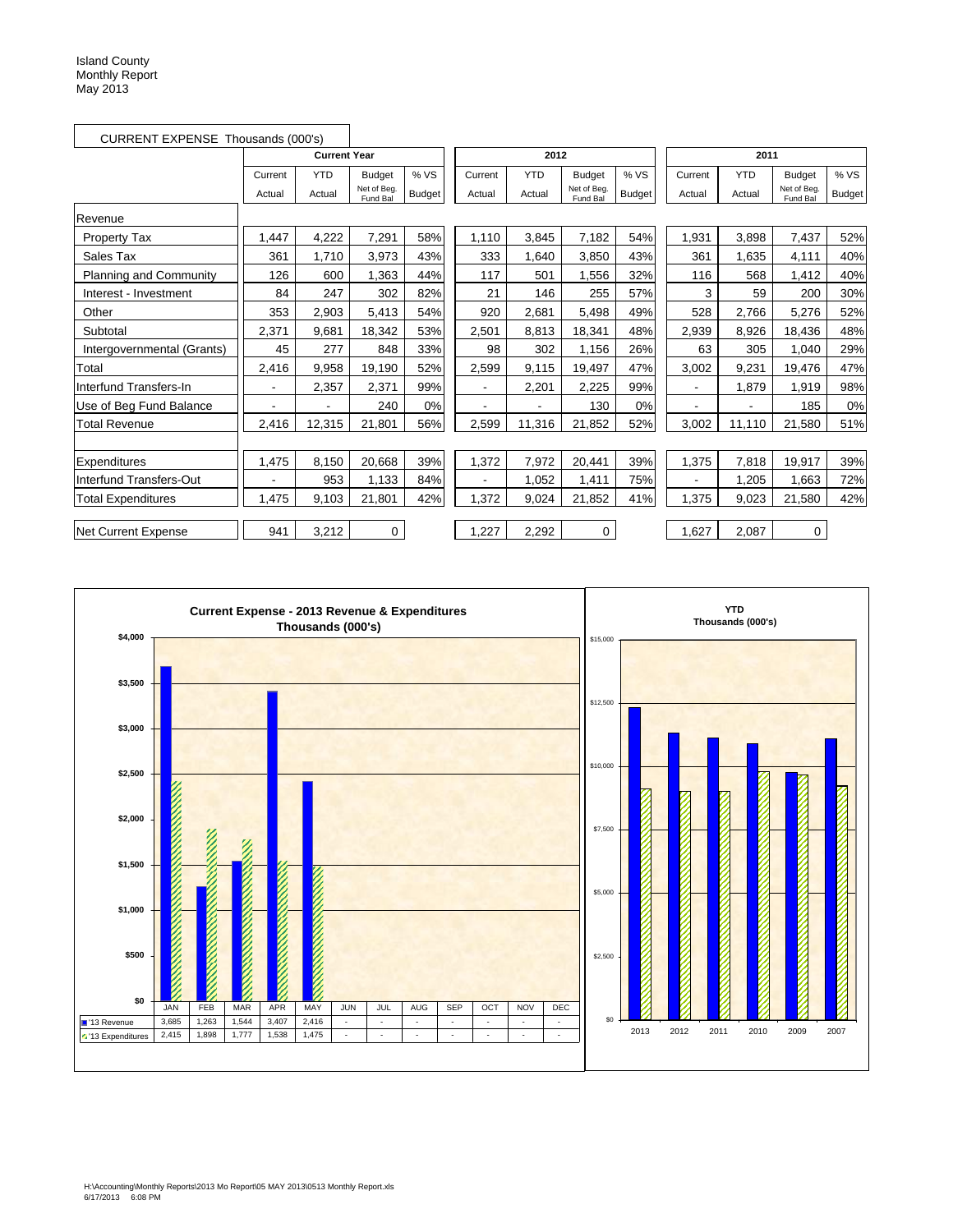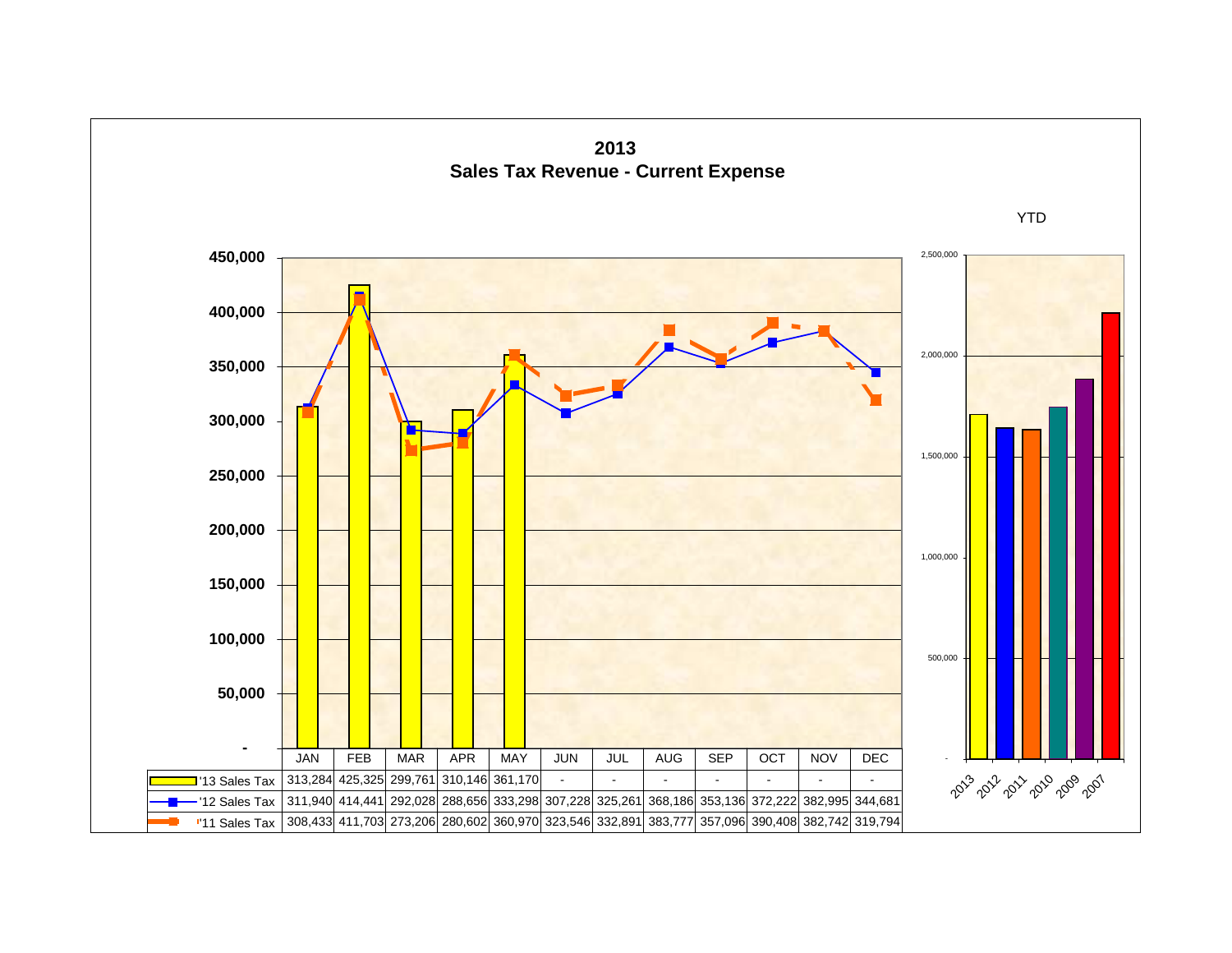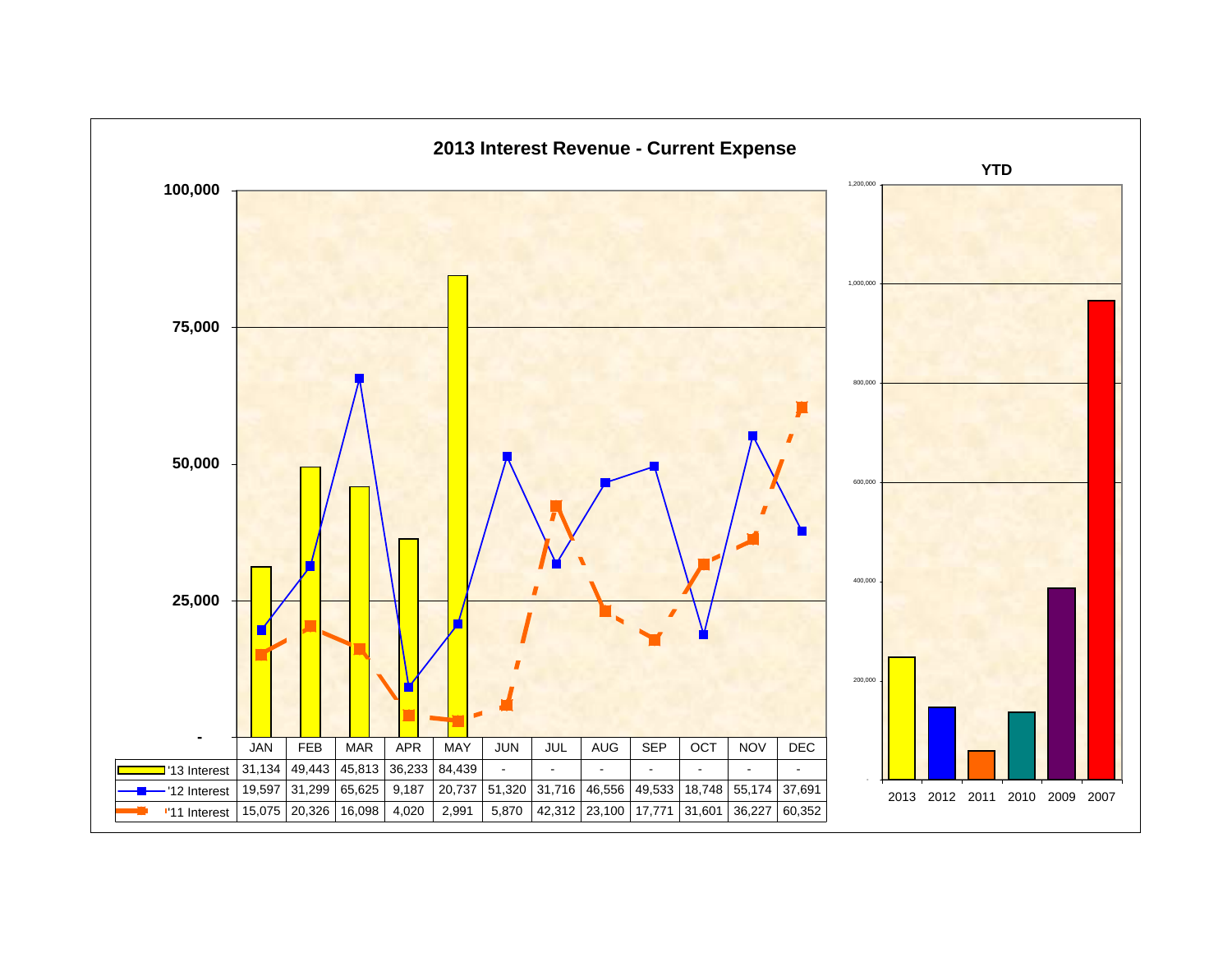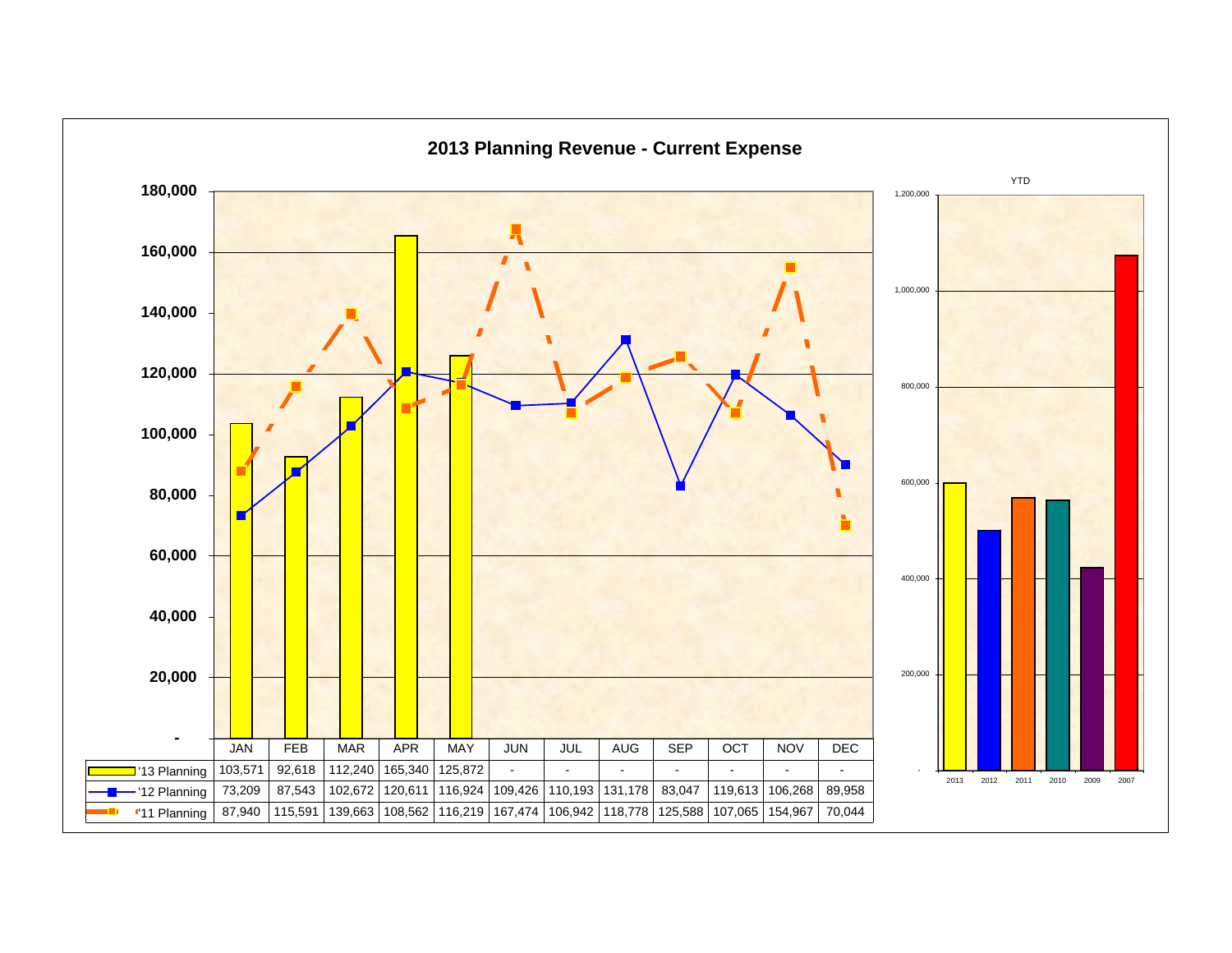Current Expense By Department May 2013

|  | Other Revenue |
|--|---------------|
|--|---------------|

| YTD                               | <b>ACTUAL</b> | <b>BUDGET</b> | YTD %  |
|-----------------------------------|---------------|---------------|--------|
| <b>Auditor</b>                    | 278,457       | 580,500       | 48.0%  |
| <b>Clerk</b>                      | 171,271       | 300,400       | 57.0%  |
| <b>District Court</b>             | 314,846       | 919,400       | 34.2%  |
| Sheriff                           | 123,892       | 202,500       | 61.2%  |
| <b>Sales Tax Criminal Justice</b> | 172,791       | 516,000       | 33.5%  |
| <b>Cable Tax</b>                  | 528,055       | 495,000       | 106.7% |
| Prop Tax Penalty                  | 258,381       | 435,000       | 59.4%  |
| Prop Tax Interest                 | 411,542       | 500,000       | 82.3%  |
| <b>State Sh Rev PUD</b>           |               | 130,000       | 0.0%   |
| <b>County Assistance</b>          | 87,025        | 200,000       | 43.5%  |
| <b>Criminal Justice</b>           | 219,278       | 400,000       | 54.8%  |
| <b>Liquor Tax</b>                 | 61,097        | 246,000       | 24.8%  |
| Other                             | 276,375       | 488,058       | 56.6%  |
| Total                             | 2,903,010     | 5,412,858     | 53.6%  |

**Expenditures** 

| <b>YTD</b>                  | <b>ACTUAL</b> | <b>BUDGET</b> | %     |
|-----------------------------|---------------|---------------|-------|
| Assessor                    | 404,616       | 1,043,232     | 38.8% |
| Auditor                     | 296,066       | 794,605       | 37.3% |
| <b>Budget</b>               | 43,515        | 115,219       | 37.8% |
| <b>Central Services</b>     | 387,304       | 1,018,793     | 38.0% |
| Clerk                       | 167,840       | 445,567       | 37.7% |
| Commissioners               | 237,879       | 603,594       | 39.4% |
| Coroner                     | 87,066        | 240,924       | 36.1% |
| <b>District Court</b>       | 420,454       | 999,939       | 42.0% |
| <b>Emergency Management</b> | 74,031        | 318,550       | 23.2% |
| <b>Facilities</b>           | 393,821       | 1,050,245     | 37.5% |
| <b>GSA</b>                  | 430,167       | 1,195,643     | 36.0% |
| <b>Human Resources</b>      | 111,069       | 266,512       | 41.7% |
| <b>Human Services</b>       | 50,874        | 158,445       | 32.1% |
| Miscellaneous               | 88,317        | 250,632       | 35.2% |
| Parks                       | 73,581        | 201,358       | 36.5% |
| Planning                    | 573,711       | 1,592,207     | 36.0% |
| Prosecutor                  | 546,804       | 1,407,889     | 38.8% |
| <b>Sheriff</b>              | 2,784,485     | 6,491,733     | 42.9% |
| <b>Superior Court</b>       | 381,082       | 1,073,379     | 35.5% |
| <b>Treasurer</b>            | 230,078       | 520,528       | 44.2% |
| Non Departmental            | 367,451       | 878,886       | 41.8% |
| Total                       | 8,150,211     | 20,667,880    | 39.4% |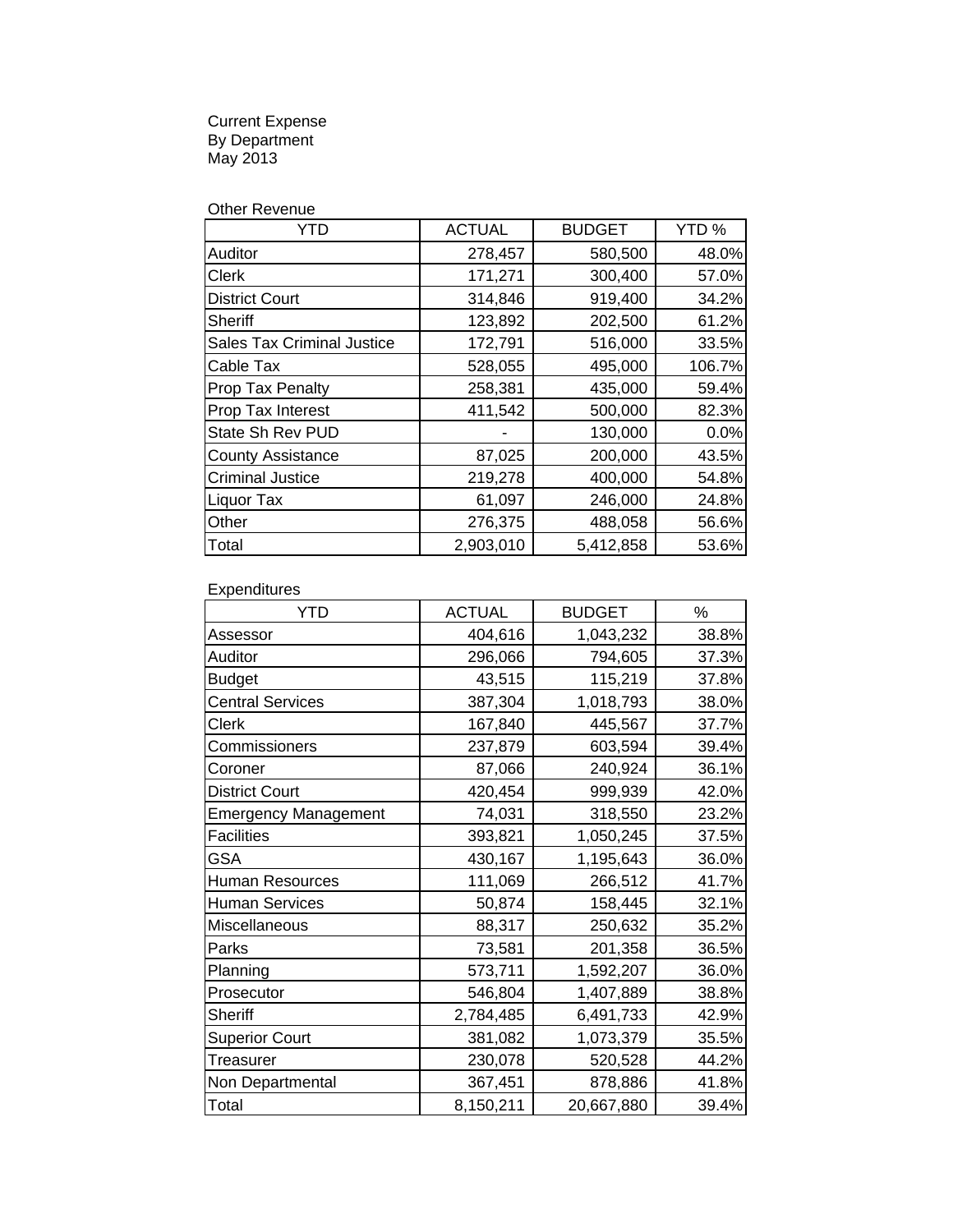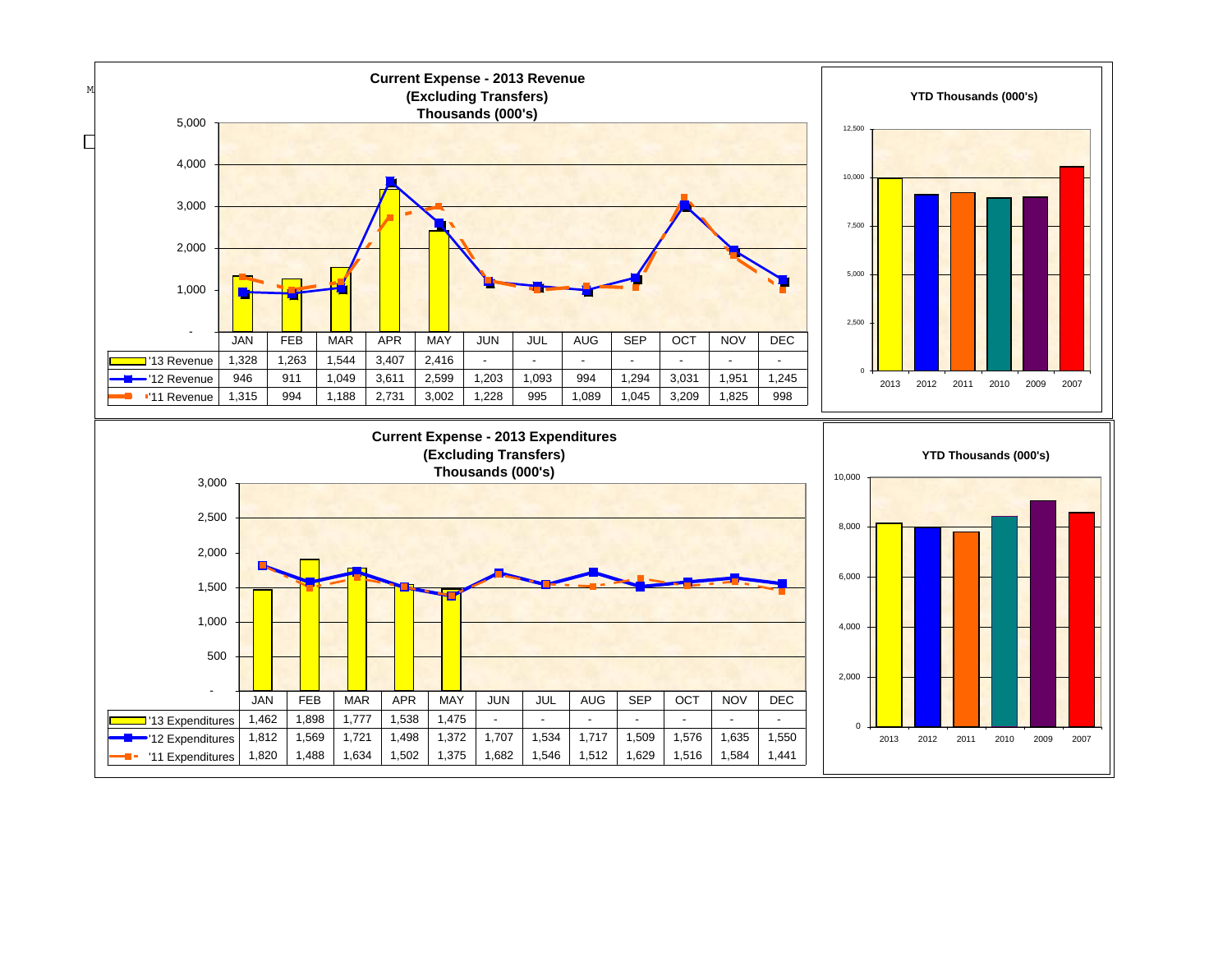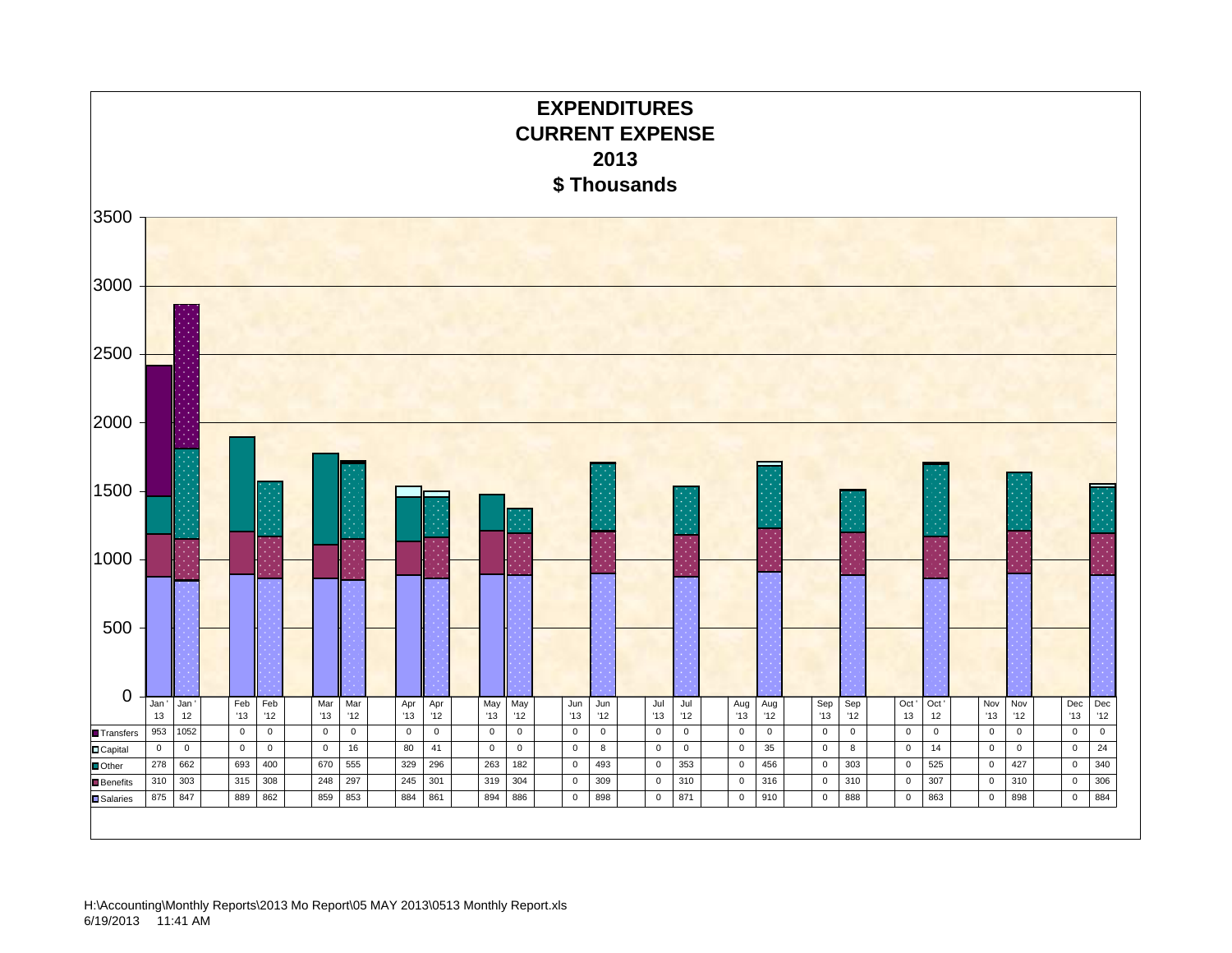#### Other Funds May 2013

#### Revenue

|                             |                  | <b>Budget (Excl</b> |            |       |
|-----------------------------|------------------|---------------------|------------|-------|
| YTD                         | <b>Transfers</b> | Actual (Excl Tfr)   | Tfr)       | YTD % |
| <b>Clean Water Utility</b>  |                  | 817,331             | 1,535,000  | 53.2% |
| <b>Conservation Futures</b> |                  | 407,239             | 780,100    | 52.2% |
| <b>Health Funds</b>         | 293,237          | 940,305             | 2,679,698  | 35.1% |
| <b>Human Services Funds</b> | 206,851          | 934,772             | 3,437,383  | 27.2% |
| Juvenile Detention Facility | 350,000          | 310,822             | 728,993    | 42.6% |
| <b>Public Works Funds</b>   | 650,755          | 8,442,987           | 20,399,291 | 41.4% |
| <b>REET 1 &amp; 2</b>       |                  | 610,476             | 1,200,000  | 50.9% |
| Solid Waste                 |                  | 2,367,595           | 5,532,483  | 42.8% |

#### **Expenditures**

|                             |                  | Excl<br>Actual | <b>Budget</b> |       |
|-----------------------------|------------------|----------------|---------------|-------|
| YTD                         | <b>Transfers</b> | Tfr)           | (Excl Tfr)    | YTD % |
| <b>Clean Water Utility</b>  |                  | 15,623         | 1,535,000     | 1.0%  |
| <b>Conservation Futures</b> |                  | 63,914         | 780,100       | 8.2%  |
| <b>Health Funds</b>         | 117,367          | 1,263,059      | 3,313,569     | 38.1% |
| Human Services Funds        | 270,620          | 1,063,140      | 3,718,731     | 28.6% |
| Juvenile Detention Facility | 46,600           | 438,910        | 1,032,333     | 42.5% |
| <b>Public Works Funds</b>   | 1,896,067        | 4,894,788      | 19,325,254    | 25.3% |
| <b>REET 1 &amp; 2</b>       | 555,155          | 189,927        | 1,443,000     | 13.2% |
| <b>Solid Waste</b>          | 315,283          | 2,173,566      | 5,217,200     | 41.7% |

#### Funds Grouped

Health Funds [ Public Health Pooling, Natural Resources, Water Quality (104,165,149)]

Human Services Funds [Homeless Housing, Veterans, Mental Health, Developmental Disabilities, Alcohol, Therapeutic Sales Tax, Admin (106,107,113,114,123,126,129)]

Public Works Funds [ Road, Paths & Trails, Admin, Storm & Surface Water, Capital Drainage, ER&R (101,137,139,144,321,501)]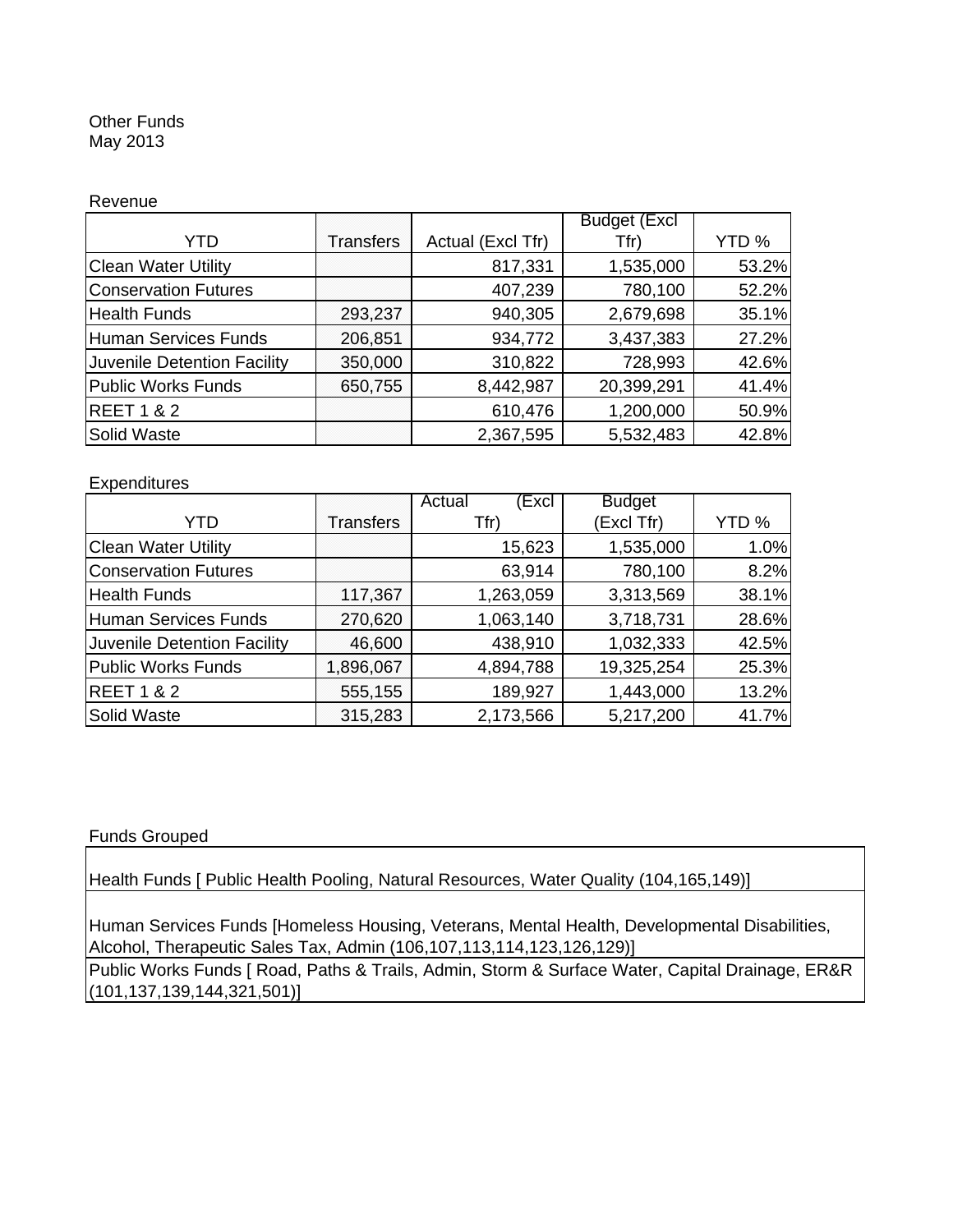|                              |                    |                                    |                | 2013             | 2013<br>Month  | 2013<br>Year to  | 2013<br><b>Encumbered</b> | 2013            |                |
|------------------------------|--------------------|------------------------------------|----------------|------------------|----------------|------------------|---------------------------|-----------------|----------------|
|                              |                    | <b>Prior Years to Date Actuals</b> |                | Approved         | to Date @      | Date @           | Amount @                  | Balance @       | <b>Percent</b> |
| Object                       | <b>Description</b> | 2011                               | 2012           | <b>Budget</b>    | 05/31/2013     | 05/31/2013       | 05/31/2013                | 05/31/2013      | <b>YTD</b>     |
| <b>CURRENT EXPENSE (001)</b> |                    |                                    |                |                  |                |                  |                           |                 |                |
| USE OF FUND BALANCE          |                    | 0.00                               | 0.00           | 239.736.00       | 0.00           | 0.00             | 0.00                      | 239.736.00      | $0\%$          |
| <b>REVENUES</b>              |                    | 8.925.021.77                       | 8,814,443.09   | 18,341,583.00    | 2,371,114.21   | 9,680,905.81     | 0.00                      | 8,660,677.19    | 53 %           |
| <b>GRANT REVENUES</b>        |                    | 305.341.40                         | 302,040.79     | 848.702.00       | 45.144.02      | 276.901.10       | 0.00                      | 571.800.90      | 33%            |
| <b>EXPENDITURES</b>          |                    | (7,818,173.18)                     | (7,972,234.18) | (20,667,880.00)  | (1,475,477.40) | (8, 150, 210.89) | 0.00                      | (12,517,669.11) | 39 %           |
| <b>TRANSFERS IN</b>          |                    | 1.879.000.00                       | 2,200,560.00   | 2,371,200.00     | 0.00           | 2,357,200.00     | 0.00                      | 14.000.00       | 99 %           |
| <b>TRANSFERS OUT</b>         |                    | (1,205,107.00)                     | (1,051,954.00) | (1, 133, 341.00) | 0.00           | (953, 341.00)    | 0.00                      | (180,000.00)    | 84 %           |
| Net CURRENT EXPENSE (001)    |                    | 2,086,082.99                       | 2,292,855.70   | 0.00             | 940,780.83     | 3,211,455.02     | 0.00                      | (3,211,455.02)  |                |
| <b>Grand Total All Funds</b> |                    | 2.086.082.99                       | 2,292,855.70   | 0.00             | 940.780.83     | 3.211.455.02     | 0.00                      | (3,211,455.02)  |                |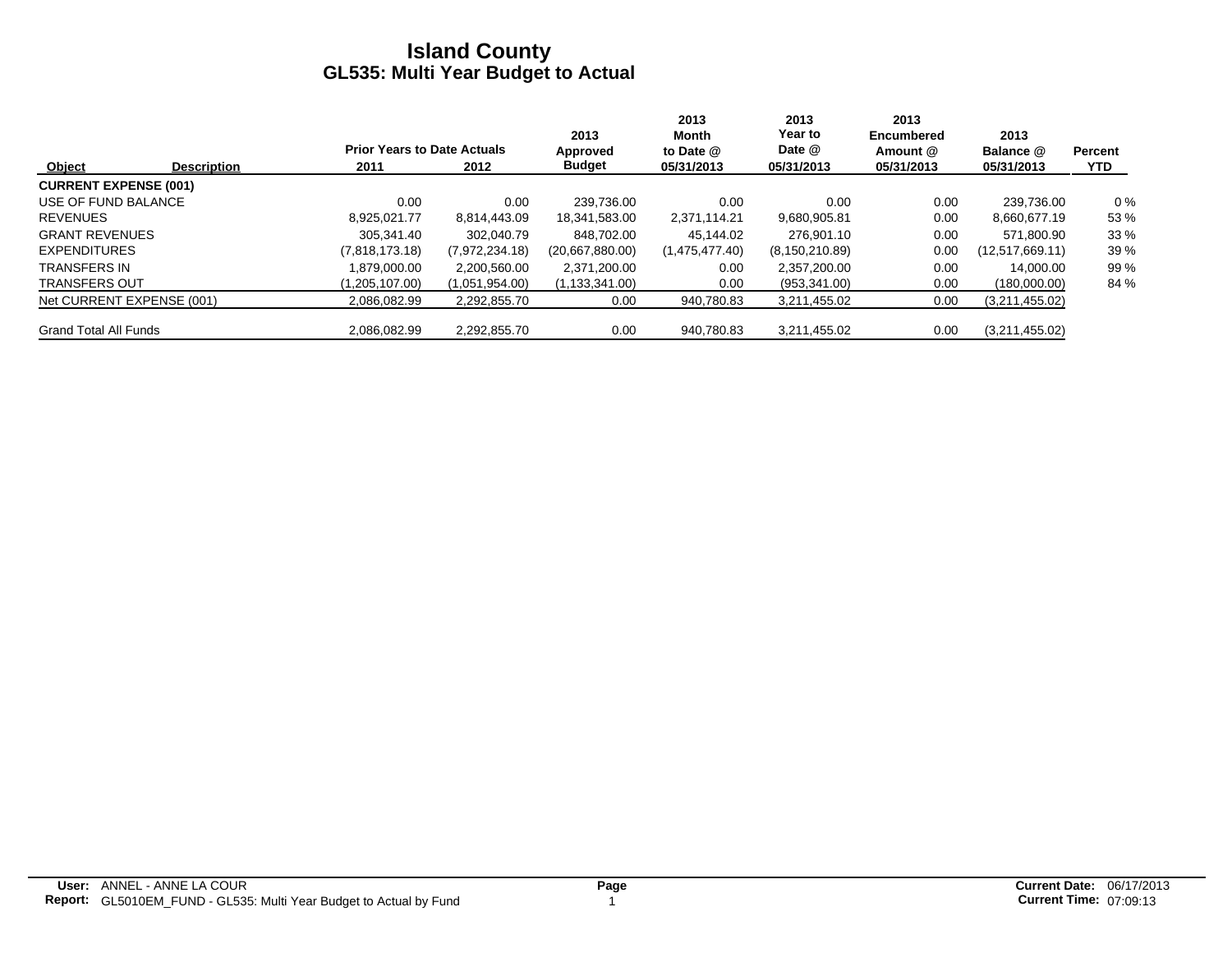|                                                       |                |               | <b>Report Date: 05/31/2013</b> |                |                       |
|-------------------------------------------------------|----------------|---------------|--------------------------------|----------------|-----------------------|
| <b>Group - Description</b>                            | <b>Budget</b>  |               | <b>Encumbrance</b>             | <b>Balance</b> | Percent<br><b>YTD</b> |
| Dept: 11 PUBLIC WORKS                                 |                | <b>Actual</b> |                                |                |                       |
| Revenue                                               |                |               |                                |                |                       |
| 34 CHARGES FOR GOODS & SERVICES                       | 28,726.00      | 5,264.80      | 0.00                           | 23,461.20      | 18.32                 |
| <b>36 MISCELLANEOUS REVENUES</b>                      | 6,000.00       | 50,000.00     | 0.00                           | (44,000.00)    | 833.33                |
| 39 OTHER FINANCING SOURCES                            | 187,400.00     | 173,400.00    | 0.00                           | 14,000.00      | 92.52                 |
| <b>Revenue Total:</b>                                 | 222,126.00     | 228,664.80    | 0.00                           | (6,538.80)     | 102.94                |
| <b>Expenditures</b>                                   |                |               |                                |                |                       |
| 10 SALARIES & BENEFITS                                | 144,273.00     | 56,249.18     | 0.00                           | 88,023.82      | 38.98                 |
| 20 MAINTENANCE & OPERATIONS                           | 56,336.00      | 13,911.03     | 0.00                           | 42,424.97      | 24.69                 |
| <b>30 INTERGOVERNMENT</b>                             | 749.00         | 491.67        | 0.00                           | 257.33         | 65.64                 |
| <b>40 CAPITAL</b>                                     | 0.00           | 2,928.97      | 0.00                           | (2,928.97)     | 0.00                  |
| <b>Expenditure Total:</b>                             | 201,358.00     | 73,580.85     | 0.00                           | 127,777.15     | 36.54                 |
| <b>Dept Total:</b>                                    | 20,768.00      | 155,083.95    | 0.00                           | (134, 315.95)  |                       |
| <b>Dept: 13 HUMAN SERVICES</b><br><b>Expenditures</b> |                |               |                                |                |                       |
| 20 MAINTENANCE & OPERATIONS                           | 152,435.00     | 50,874.38     | 0.00                           | 101,560.62     | 33.37                 |
| 50 INTERDEPT & TRANSFERS                              | 6,010.00       | 6,010.00      | 0.00                           | 0.00           | 100.00                |
| <b>Expenditure Total:</b>                             | 158,445.00     | 56,884.38     | 0.00                           | 101,560.62     | 35.90                 |
| <b>Dept Total:</b>                                    | (158, 445.00)  | (56, 884.38)  | 0.00                           | (101, 560.62)  |                       |
| Dept: 20 ASSESSOR<br><b>Revenue</b>                   |                |               |                                |                |                       |
| 33 INTERGOVERMENTAL REVENUES                          | 0.00           | 0.00          | 0.00                           | 0.00           | 0.00                  |
| 34 CHARGES FOR GOODS & SERVICES                       | 12,800.00      | 7,925.88      | 0.00                           | 4,874.12       | 61.92                 |
| <b>36 MISCELLANEOUS REVENUES</b>                      | 0.00           | 754.81        | 0.00                           | (754.81)       | 0.00                  |
| <b>Revenue Total:</b>                                 | 12,800.00      | 8,680.69      | 0.00                           | 4,119.31       | 67.81                 |
| <b>Expenditures</b>                                   |                |               |                                |                |                       |
| 10 SALARIES & BENEFITS                                | 948,442.00     | 373,709.99    | 0.00                           | 574,732.01     | 39.40                 |
| 20 MAINTENANCE & OPERATIONS                           | 94,790.00      | 30,906.38     | 0.00                           | 63,883.62      | 32.60                 |
| <b>40 CAPITAL</b>                                     | 0.00           | 0.00          | 0.00                           | 0.00           | 0.00                  |
| <b>Expenditure Total:</b>                             | 1,043,232.00   | 404,616.37    | 0.00                           | 638,615.63     | 38.78                 |
| <b>Dept Total:</b>                                    | (1,030,432.00) | (395, 935.68) | 0.00                           | (634, 496.32)  |                       |
| Dept: 21 AUDITOR<br>Revenue                           |                |               |                                |                |                       |
| 32 LICENSES & PERMITS                                 | 5,000.00       | 1,476.00      | 0.00                           | 3,524.00       | 29.52                 |
| 33 INTERGOVERMENTAL REVENUES                          | 0.00           | 0.00          | 0.00                           | 0.00           | 0.00                  |
| 34 CHARGES FOR GOODS & SERVICES                       | 575,500.00     | 276,842.12    | 0.00                           | 298,657.88     | 48.10                 |
| <b>36 MISCELLANEOUS REVENUES</b>                      | 0.00           | 139.35        | 0.00                           | (139.35)       | 0.00                  |
| 39 OTHER FINANCING SOURCES                            | 0.00           | 0.00          | 0.00                           | 0.00           | 0.00                  |
| <b>Revenue Total:</b>                                 | 580,500.00     | 278,457.47    | 0.00                           | 302,042.53     | 47.96                 |
| <b>Expenditures</b>                                   |                |               |                                |                |                       |
| 10 SALARIES & BENEFITS                                | 668,005.00     | 271,674.20    | 0.00                           | 396,330.80     | 40.66                 |
| 20 MAINTENANCE & OPERATIONS                           | 126,600.00     | 24,391.32     | 0.00                           | 102,208.68     | 19.26                 |
| <b>40 CAPITAL</b>                                     | 0.00           | 0.00          | 0.00                           | 0.00           | 0.00                  |
| <b>Expenditure Total:</b>                             | 794,605.00     | 296,065.52    | 0.00                           | 498,539.48     | 37.25                 |
|                                                       |                |               |                                |                |                       |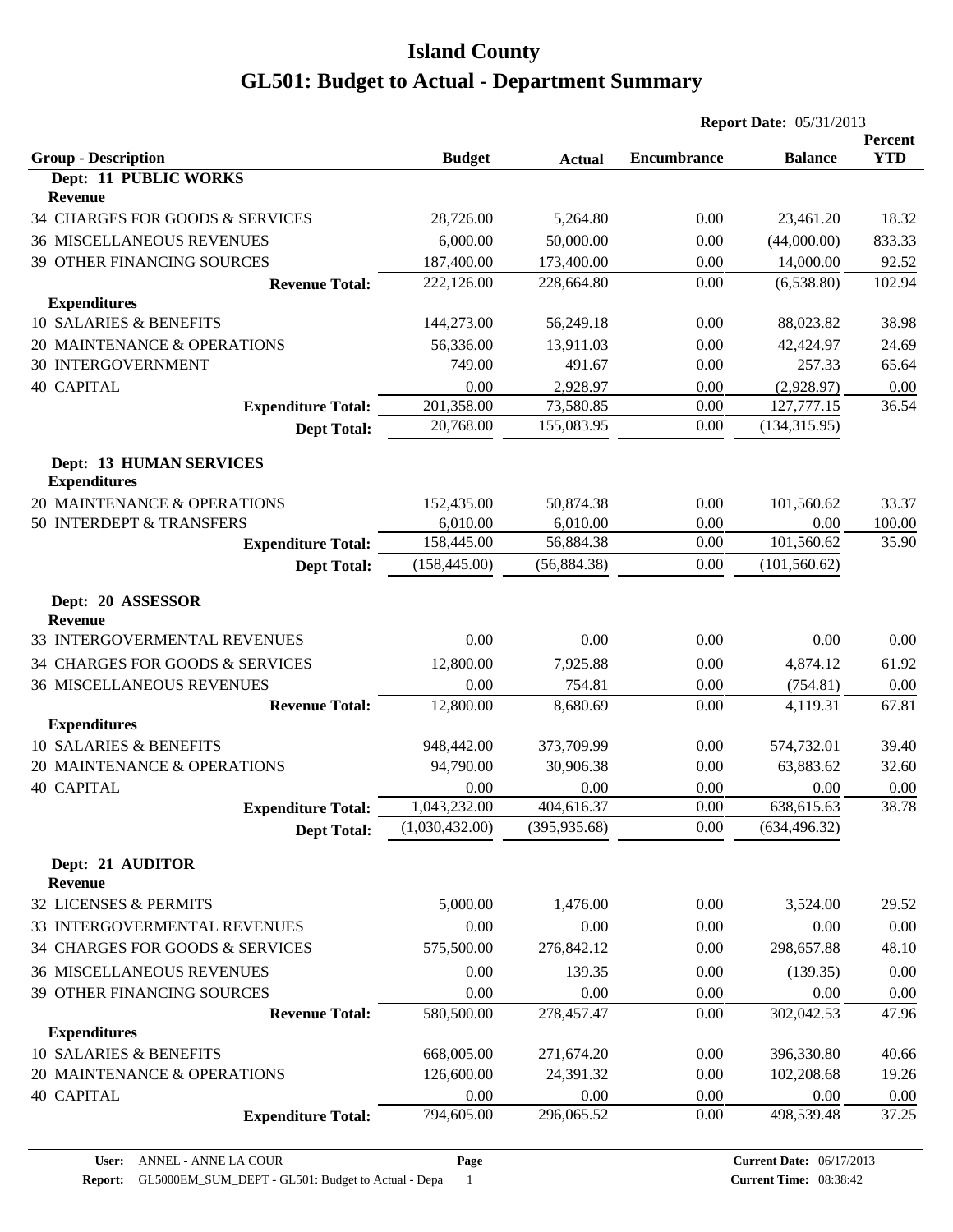|                                              |                |               | <b>Report Date: 05/31/2013</b> |                |                       |
|----------------------------------------------|----------------|---------------|--------------------------------|----------------|-----------------------|
| <b>Group - Description</b>                   | <b>Budget</b>  | <b>Actual</b> | <b>Encumbrance</b>             | <b>Balance</b> | Percent<br><b>YTD</b> |
| <b>Dept Total:</b>                           | (214, 105.00)  | (17,608.05)   | 0.00                           | (196, 496.95)  |                       |
|                                              |                |               |                                |                |                       |
| Dept: 24 CLERK<br>Revenue                    |                |               |                                |                |                       |
| 33 INTERGOVERMENTAL REVENUES                 | 75,000.00      | 30,415.16     | 0.00                           | 44,584.84      | 40.55                 |
| 34 CHARGES FOR GOODS & SERVICES              | 212,000.00     | 113,576.11    | 0.00                           | 98,423.89      | 53.57                 |
| 35 FINES & PENALTIES                         | 59,400.00      | 31,213.72     | 0.00                           | 28,186.28      | 52.54                 |
| <b>36 MISCELLANEOUS REVENUES</b>             | 5,000.00       | 4,792.81      | 0.00                           | 207.19         | 95.85                 |
| <b>38 NONREVENUES</b>                        | 0.00           | 0.00          | 0.00                           | 0.00           | 0.00                  |
| 39 OTHER FINANCING SOURCES                   | 9,000.00       | 9,000.00      | 0.00                           | 0.00           | 100.00                |
| <b>Revenue Total:</b>                        | 360,400.00     | 188,997.80    | 0.00                           | 171,402.20     | 52.44                 |
| <b>Expenditures</b>                          |                |               |                                |                |                       |
| 10 SALARIES & BENEFITS                       | 414,067.00     | 158,500.34    | 0.00                           | 255,566.66     | 38.27                 |
| 20 MAINTENANCE & OPERATIONS                  | 31,500.00      | 9,339.87      | 0.00                           | 22,160.13      | 29.65                 |
| <b>Expenditure Total:</b>                    | 445,567.00     | 167,840.21    | 0.00                           | 277,726.79     | 37.66                 |
| <b>Dept Total:</b>                           | (85, 167.00)   | 21,157.59     | 0.00                           | (106, 324.59)  |                       |
| Dept: 25 COMMISSIONERS<br><b>Revenue</b>     |                |               |                                |                |                       |
| 34 CHARGES FOR GOODS & SERVICES              | 500.00         | 102.75        | 0.00                           | 397.25         | 20.55                 |
| <b>Revenue Total:</b>                        | 500.00         | 102.75        | 0.00                           | 397.25         | 20.55                 |
| <b>Expenditures</b>                          |                |               |                                |                |                       |
| 10 SALARIES & BENEFITS                       | 546,144.00     | 223,500.18    | 0.00                           | 322,643.82     | 40.92                 |
| 20 MAINTENANCE & OPERATIONS                  | 57,450.00      | 14,378.93     | 0.00                           | 43,071.07      | 25.02                 |
| <b>Expenditure Total:</b>                    | 603,594.00     | 237,879.11    | 0.00                           | 365,714.89     | 39.41                 |
| <b>Dept Total:</b>                           | (603,094.00)   | (237, 776.36) | 0.00                           | (365, 317.64)  |                       |
| <b>Dept: 26 CENTRAL SERVICES</b>             |                |               |                                |                |                       |
| <b>Expenditures</b>                          |                |               |                                |                |                       |
| 10 SALARIES & BENEFITS                       | 478,767.00     | 202,320.69    | 0.00                           | 276,446.31     | 42.25                 |
| 20 MAINTENANCE & OPERATIONS                  | 396,600.00     | 126,557.60    | 0.00                           | 270,042.40     | 31.91                 |
| <b>40 CAPITAL</b>                            | 143,426.00     | 58,426.00     | 0.00                           | 85,000.00      | 40.73                 |
| <b>Expenditure Total:</b>                    | 1,018,793.00   | 387,304.29    | 0.00                           | 631,488.71     | 38.01                 |
| <b>Dept Total:</b>                           | (1,018,793.00) | (387, 304.29) | 0.00                           | (631, 488.71)  |                       |
| Dept: 27 CORONER<br><b>Revenue</b>           |                |               |                                |                |                       |
| 33 INTERGOVERMENTAL REVENUES                 | 20,000.00      | 12,220.00     | 0.00                           | 7,780.00       | 61.10                 |
| <b>Revenue Total:</b>                        | 20,000.00      | 12,220.00     | 0.00                           | 7,780.00       | 61.10                 |
| <b>Expenditures</b>                          |                |               |                                |                |                       |
| 10 SALARIES & BENEFITS                       | 158,824.00     | 65,952.98     | 0.00                           | 92,871.02      | 41.52                 |
| 20 MAINTENANCE & OPERATIONS                  | 82,100.00      | 21,112.92     | 0.00                           | 60,987.08      | 25.71                 |
| <b>Expenditure Total:</b>                    | 240,924.00     | 87,065.90     | 0.00                           | 153,858.10     | 36.13                 |
| <b>Dept Total:</b>                           | (220, 924.00)  | (74, 845.90)  | 0.00                           | (146,078.10)   |                       |
| Dept: 28 FACILITIES & MAINTENANCE<br>Revenue |                |               |                                |                |                       |
| 34 CHARGES FOR GOODS & SERVICES              | 44,000.00      | 31,554.20     | 0.00                           | 12,445.80      | 71.71                 |
|                                              |                |               |                                |                |                       |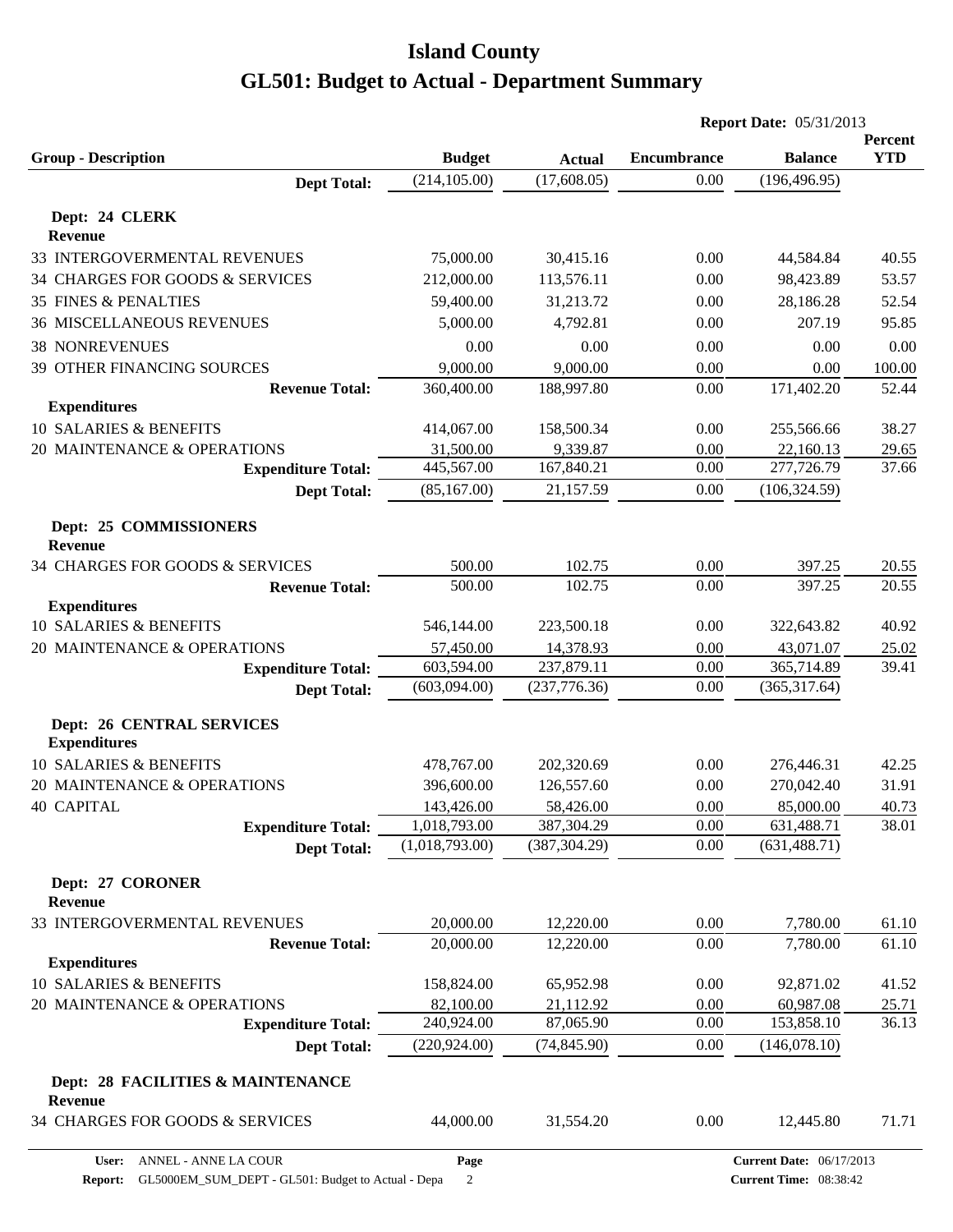|                                                 |                |               | <b>Report Date: 05/31/2013</b> |                |                       |
|-------------------------------------------------|----------------|---------------|--------------------------------|----------------|-----------------------|
| <b>Group - Description</b>                      | <b>Budget</b>  | <b>Actual</b> | <b>Encumbrance</b>             | <b>Balance</b> | Percent<br><b>YTD</b> |
| <b>36 MISCELLANEOUS REVENUES</b>                | 0.00           | 0.00          | 0.00                           | 0.00           | 0.00                  |
| 39 OTHER FINANCING SOURCES                      | 0.00           | 0.00          | 0.00                           | 0.00           | 0.00                  |
| <b>Revenue Total:</b>                           | 44,000.00      | 31,554.20     | 0.00                           | 12,445.80      | 71.71                 |
| <b>Expenditures</b>                             |                |               |                                |                |                       |
| 10 SALARIES & BENEFITS                          | 631,095.00     | 239,732.73    | 0.00                           | 391,362.27     | 37.98                 |
| 20 MAINTENANCE & OPERATIONS                     | 419,150.00     | 154,088.21    | 0.00                           | 265,061.79     | 36.76                 |
| <b>40 CAPITAL</b>                               | 0.00           | 0.00          | 0.00                           | 0.00           | 0.00                  |
| <b>Expenditure Total:</b>                       | 1,050,245.00   | 393,820.94    | 0.00                           | 656,424.06     | 37.49                 |
| <b>Dept Total:</b>                              | (1,006,245.00) | (362, 266.74) | 0.00                           | (643, 978.26)  |                       |
| Dept: 29 DISTRICT COURT<br><b>Revenue</b>       |                |               |                                |                |                       |
| 33 INTERGOVERMENTAL REVENUES                    | 260,000.00     | 9,768.92      | 0.00                           | 250,231.08     | 3.75                  |
| 34 CHARGES FOR GOODS & SERVICES                 | 219,500.00     | 91,825.57     | 0.00                           | 127,674.43     | 41.83                 |
| <b>35 FINES &amp; PENALTIES</b>                 | 423,900.00     | 199,825.08    | 0.00                           | 224,074.92     | 47.13                 |
| <b>36 MISCELLANEOUS REVENUES</b>                | 16,000.00      | 13,426.28     | 0.00                           | 2,573.72       | 83.91                 |
| <b>Revenue Total:</b>                           | 919,400.00     | 314,845.85    | 0.00                           | 604,554.15     | 34.24                 |
| <b>Expenditures</b>                             |                |               |                                |                |                       |
| <b>10 SALARIES &amp; BENEFITS</b>               | 908,929.00     | 384,208.74    | 0.00                           | 524,720.26     | 42.27                 |
| 20 MAINTENANCE & OPERATIONS                     | 91,010.00      | 36,245.48     | 0.00                           | 54,764.52      | 39.82                 |
| <b>Expenditure Total:</b>                       | 999,939.00     | 420,454.22    | 0.00                           | 579,484.78     | 42.04                 |
| <b>Dept Total:</b>                              | (80, 539.00)   | (105, 608.37) | 0.00                           | 25,069.37      |                       |
| Dept: 36 MISCELLANEOUS<br><b>Revenue</b>        |                |               |                                |                |                       |
| 34 CHARGES FOR GOODS & SERVICES                 | 0.00           | 1,675.00      | 0.00                           | (1,675.00)     | 0.00                  |
| <b>Revenue Total:</b>                           | 0.00           | 1,675.00      | 0.00                           | (1,675.00)     | 0.00                  |
| <b>Expenditures</b>                             |                |               |                                |                |                       |
| 10 SALARIES & BENEFITS                          | 51,375.00      | 21,527.71     | 0.00                           | 29,847.29      | 41.90                 |
| 20 MAINTENANCE & OPERATIONS                     | 128,670.00     | 22,098.36     | 0.00                           | 106,571.64     | 17.17                 |
| <b>30 INTERGOVERNMENT</b>                       | 70,587.00      | 44,691.00     | 0.00                           | 25,896.00      | 63.31                 |
| <b>Expenditure Total:</b>                       | 250,632.00     | 88,317.07     | 0.00                           | 162,314.93     | 35.23                 |
| <b>Dept Total:</b>                              | (250, 632.00)  | (86, 642.07)  | 0.00                           | (163,989.93)   |                       |
| Dept: 39 PROSECUTING ATTORNEY<br><b>Revenue</b> |                |               |                                |                |                       |
| 33 INTERGOVERMENTAL REVENUES                    | 203,516.00     | 73,269.13     | 0.00                           | 130,246.87     | 36.00                 |
| 34 CHARGES FOR GOODS & SERVICES                 | 25,500.00      | 14,667.42     | 0.00                           | 10,832.58      | 57.51                 |
| 35 FINES & PENALTIES                            | 400.00         | 955.84        | 0.00                           | (555.84)       | 238.96                |
| <b>36 MISCELLANEOUS REVENUES</b>                | 0.00           | 1,959.70      | 0.00                           | (1,959.70)     | 0.00                  |
| 39 OTHER FINANCING SOURCES                      | 13,000.00      | 13,000.00     | 0.00                           | 0.00           | $100.00\,$            |
| <b>Revenue Total:</b>                           | 242,416.00     | 103,852.09    | 0.00                           | 138,563.91     | 42.84                 |
| <b>Expenditures</b>                             |                |               |                                |                |                       |
| 10 SALARIES & BENEFITS                          | 1,286,536.00   | 519,285.46    | 0.00                           | 767,250.54     | 40.36                 |
| 20 MAINTENANCE & OPERATIONS                     | 103,368.00     | 21,110.73     | 0.00                           | 82,257.27      | 20.42                 |
| <b>40 CAPITAL</b>                               | 17,985.00      | 6,407.87      | 0.00                           | 11,577.13      | 35.62                 |
| <b>Expenditure Total:</b>                       | 1,407,889.00   | 546,804.06    | 0.00                           | 861,084.94     | 38.83                 |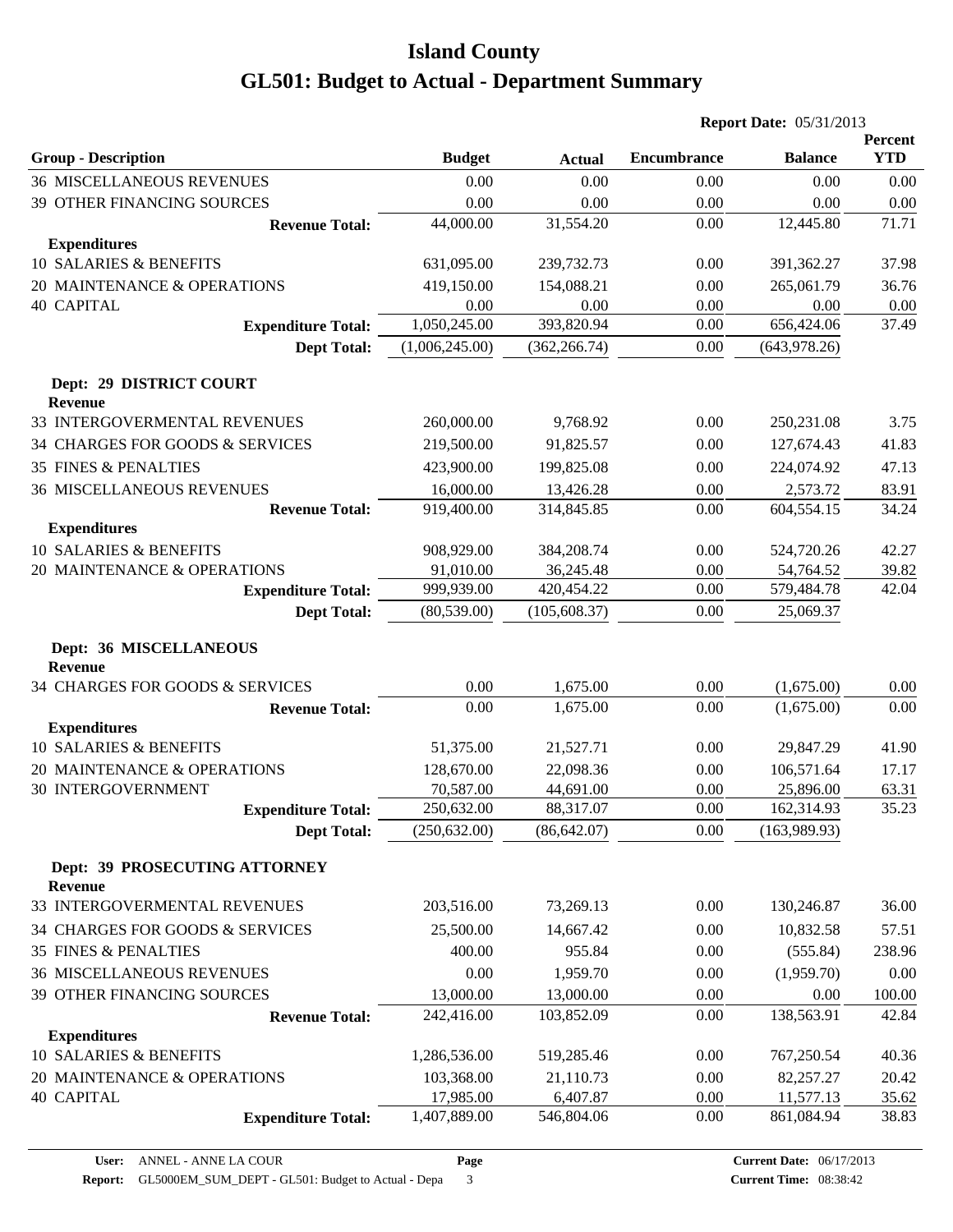|                                                           |                          |                          | <b>Report Date: 05/31/2013</b> |                   |                       |  |
|-----------------------------------------------------------|--------------------------|--------------------------|--------------------------------|-------------------|-----------------------|--|
| <b>Group - Description</b>                                | <b>Budget</b>            | <b>Actual</b>            | <b>Encumbrance</b>             | <b>Balance</b>    | Percent<br><b>YTD</b> |  |
| <b>Dept Total:</b>                                        | (1,165,473.00)           | (442, 951.97)            | 0.00                           | (722, 521.03)     |                       |  |
|                                                           |                          |                          |                                |                   |                       |  |
| Dept: 40 SHERIFF<br><b>Revenue</b>                        |                          |                          |                                |                   |                       |  |
| 32 LICENSES & PERMITS                                     | 20,000.00                | 28,076.35                | 0.00                           | (8,076.35)        | 140.38                |  |
| 33 INTERGOVERMENTAL REVENUES                              | 124,000.00               | 104,016.71               | 0.00                           | 19,983.29         | 83.88                 |  |
| 34 CHARGES FOR GOODS & SERVICES                           | 48,500.00                | 18,347.11                | 0.00                           | 30,152.89         | 37.82                 |  |
| <b>35 FINES &amp; PENALTIES</b>                           | 0.00                     | 463.61                   | 0.00                           | (463.61)          | 0.00                  |  |
|                                                           | 10,000.00                |                          |                                |                   |                       |  |
| <b>36 MISCELLANEOUS REVENUES</b><br><b>38 NONREVENUES</b> | 0.00                     | 12,248.60                | 0.00                           | (2,248.60)        | 122.48                |  |
|                                                           |                          | 2,021.65                 | 0.00                           | (2,021.65)        | 0.00                  |  |
| 39 OTHER FINANCING SOURCES                                | 750,000.00<br>952,500.00 | 750,000.00<br>915,174.03 | 0.00<br>0.00                   | 0.00<br>37,325.97 | 100.00<br>96.08       |  |
| <b>Revenue Total:</b><br><b>Expenditures</b>              |                          |                          |                                |                   |                       |  |
| 10 SALARIES & BENEFITS                                    | 5,116,933.00             | 2,168,774.97             | 0.00                           | 2,948,158.03      | 42.38                 |  |
| 20 MAINTENANCE & OPERATIONS                               | 771,800.00               | 318,857.96               | 0.00                           | 452,942.04        | 41.31                 |  |
| <b>30 INTERGOVERNMENT</b>                                 | 583,000.00               | 291,353.58               | 0.00                           | 291,646.42        | 49.97                 |  |
| <b>40 CAPITAL</b>                                         | 20,000.00                | 5,498.05                 | 0.00                           | 14,501.95         | 27.49                 |  |
| <b>Expenditure Total:</b>                                 | 6,491,733.00             | 2,784,484.56             | 0.00                           | 3,707,248.44      | 42.89                 |  |
| <b>Dept Total:</b>                                        | (5,539,233.00)           | (1,869,310.53)           | 0.00                           | (3,669,922.47)    |                       |  |
|                                                           |                          |                          |                                |                   |                       |  |
| Dept: 41 SUPERIOR COURT<br><b>Revenue</b>                 |                          |                          |                                |                   |                       |  |
| 32 LICENSES & PERMITS                                     | 20,000.00                | 3,772.00                 | 0.00                           | 16,228.00         | 18.86                 |  |
| 33 INTERGOVERMENTAL REVENUES                              | 308,913.00               | 114,895.97               | 0.00                           | 194,017.03        | 37.19                 |  |
| 34 CHARGES FOR GOODS & SERVICES                           | 18,000.00                | 7,503.77                 | 0.00                           | 10,496.23         | 41.68                 |  |
| <b>36 MISCELLANEOUS REVENUES</b>                          | 0.00                     | 220.50                   | 0.00                           | (220.50)          | 0.00                  |  |
| 39 OTHER FINANCING SOURCES                                | 7,000.00                 | 7,000.00                 | 0.00                           | 0.00              | 100.00                |  |
| <b>Revenue Total:</b>                                     | 353,913.00               | 133,392.24               | 0.00                           | 220,520.76        | 37.69                 |  |
| <b>Expenditures</b>                                       |                          |                          |                                |                   |                       |  |
| 10 SALARIES & BENEFITS                                    | 909,690.00               | 322,322.05               | 0.00                           | 587,367.95        | 35.43                 |  |
| 20 MAINTENANCE & OPERATIONS                               | 163,689.00               | 58,759.99                | 0.00                           | 104,929.01        | 35.89                 |  |
| <b>40 CAPITAL</b>                                         | 0.00                     | 0.00                     | 0.00                           | 0.00              | 0.00                  |  |
| 50 INTERDEPT & TRANSFERS                                  | 350,000.00               | 350,000.00               | 0.00                           | 0.00              | 100.00                |  |
| <b>Expenditure Total:</b>                                 | 1,423,379.00             | 731,082.04               | 0.00                           | 692,296.96        | 51.36                 |  |
| <b>Dept Total:</b>                                        | (1,069,466.00)           | (597, 689.80)            | 0.00                           | (471, 776.20)     |                       |  |
| <b>Dept: 42 TREASURER</b>                                 |                          |                          |                                |                   |                       |  |
| <b>Revenue</b>                                            |                          |                          |                                |                   |                       |  |
| 31 TAXES                                                  | 75,000.00                | 34,871.29                | 0.00                           | 40,128.71         | 46.49                 |  |
| 34 CHARGES FOR GOODS & SERVICES                           | 7,050.00                 | 2,842.85                 | 0.00                           | 4,207.15          | 40.32                 |  |
| <b>36 MISCELLANEOUS REVENUES</b>                          | 302,000.00               | 248,038.88               | 0.00                           | 53,961.12         | 82.13                 |  |
| <b>Revenue Total:</b>                                     | 384,050.00               | 285,753.02               | 0.00                           | 98,296.98         | 74.40                 |  |
| <b>Expenditures</b>                                       |                          |                          |                                |                   |                       |  |
| 10 SALARIES & BENEFITS                                    | 449,828.00               | 193,494.01               | 0.00                           | 256,333.99        | 43.01                 |  |
| 20 MAINTENANCE & OPERATIONS                               | 64,700.00                | 34,722.13                | 0.00                           | 29,977.87         | 53.66                 |  |
| <b>60 DEBT SERVICE</b>                                    | 6,000.00                 | 1,861.37                 | 0.00                           | 4,138.63          | 31.02                 |  |
| <b>Expenditure Total:</b>                                 | 520,528.00               | 230,077.51               | 0.00                           | 290,450.49        | 44.20                 |  |
|                                                           |                          |                          |                                |                   |                       |  |

**Page**

**Report:** GL5000EM\_SUM\_DEPT - GL501: Budget to Actual - Depa 4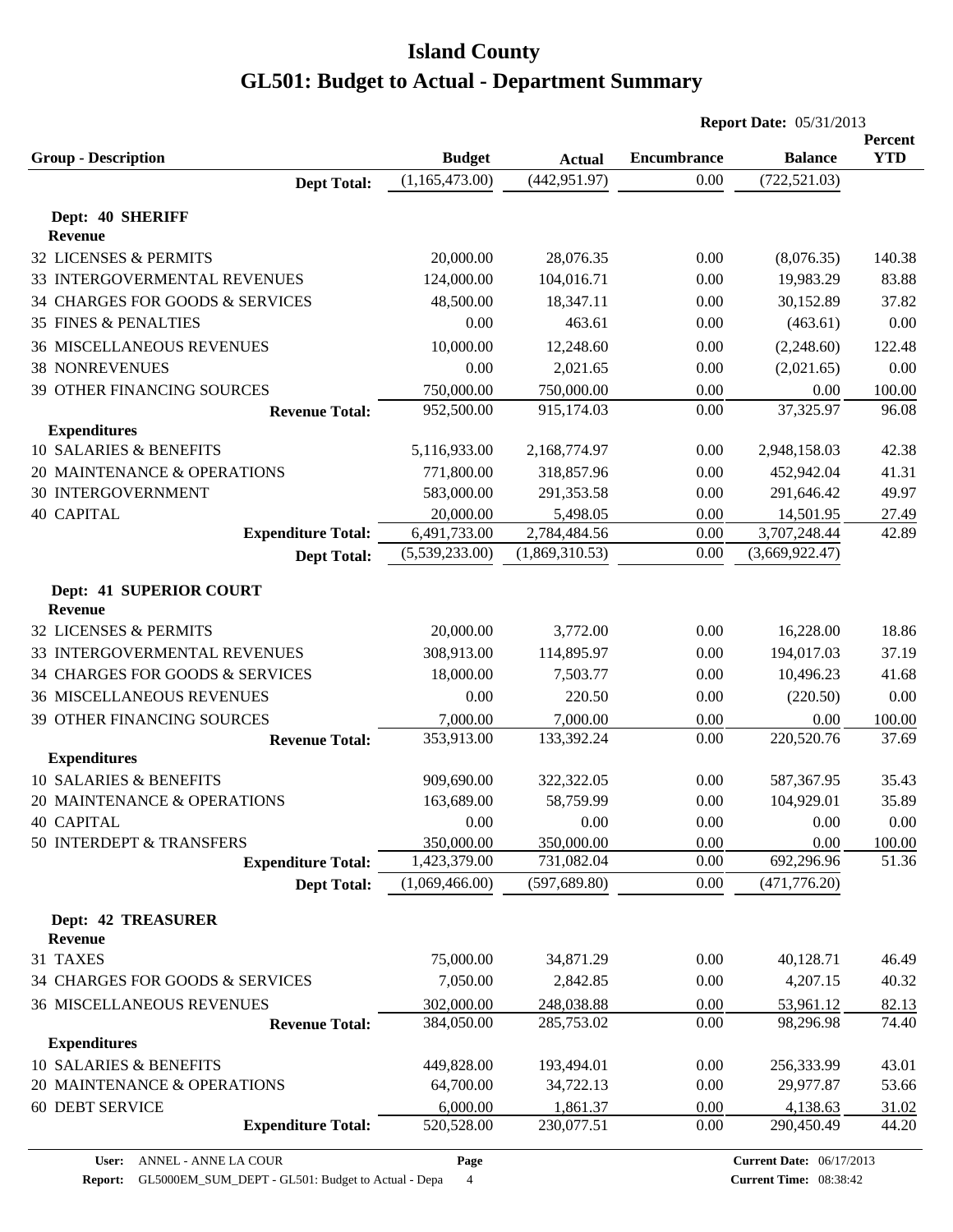|                                               |               |               | <b>Report Date: 05/31/2013</b> |                |                       |  |
|-----------------------------------------------|---------------|---------------|--------------------------------|----------------|-----------------------|--|
| <b>Group - Description</b>                    | <b>Budget</b> | <b>Actual</b> | <b>Encumbrance</b>             | <b>Balance</b> | Percent<br><b>YTD</b> |  |
| <b>Dept Total:</b>                            | (136, 478.00) | 55,675.51     | 0.00                           | (192, 153.51)  |                       |  |
| Dept: 47 BUDGET<br>Revenue                    |               |               |                                |                |                       |  |
| 34 CHARGES FOR GOODS & SERVICES               | 0.00          | 57.04         | 0.00                           | (57.04)        | 0.00                  |  |
| <b>Revenue Total:</b>                         | 0.00          | 57.04         | 0.00                           | (57.04)        | 0.00                  |  |
| <b>Expenditures</b>                           |               |               |                                |                |                       |  |
| 10 SALARIES & BENEFITS                        | 103,619.00    | 42,989.35     | 0.00                           | 60,629.65      | 41.48                 |  |
| 20 MAINTENANCE & OPERATIONS                   | 11,600.00     | 525.48        | 0.00                           | 11,074.52      | 4.53                  |  |
| <b>Expenditure Total:</b>                     | 115,219.00    | 43,514.83     | 0.00                           | 71,704.17      | 37.76                 |  |
| <b>Dept Total:</b>                            | (115, 219.00) | (43, 457.79)  | 0.00                           | (71, 761.21)   |                       |  |
| Dept: 48 EMERGENCY MANAGEMENT<br>Revenue      |               |               |                                |                |                       |  |
| 33 INTERGOVERMENTAL REVENUES                  | 257,585.00    | 4,252.60      | 0.00                           | 253,332.40     | 1.65                  |  |
| <b>Revenue Total:</b>                         | 257,585.00    | 4,252.60      | 0.00                           | 253,332.40     | 1.65                  |  |
| <b>Expenditures</b>                           |               |               |                                |                |                       |  |
| 10 SALARIES & BENEFITS                        | 52,615.00     | 21,857.99     | 0.00                           | 30,757.01      | 41.54                 |  |
| 20 MAINTENANCE & OPERATIONS                   | 265,935.00    | 52,172.82     | 0.00                           | 213,762.18     | 19.61                 |  |
| <b>Expenditure Total:</b>                     | 318,550.00    | 74,030.81     | 0.00                           | 244,519.19     | 23.23                 |  |
| <b>Dept Total:</b>                            | (60, 965.00)  | (69, 778.21)  | 0.00                           | 8,813.21       |                       |  |
| Dept: 51 CIVIL SERVICE<br><b>Expenditures</b> |               |               |                                |                |                       |  |
| 10 SALARIES & BENEFITS                        | 0.00          | 0.00          | 0.00                           | 0.00           | 0.00                  |  |
| 20 MAINTENANCE & OPERATIONS                   | 0.00          | 0.00          | 0.00                           | 0.00           | 0.00                  |  |
| <b>Expenditure Total:</b>                     | 0.00          | 0.00          | 0.00                           | 0.00           | 0.00                  |  |
| <b>Dept Total:</b>                            | 0.00          | 0.00          | 0.00                           | 0.00           |                       |  |
| Dept: 53 PLANNING<br><b>Revenue</b>           |               |               |                                |                |                       |  |
| 32 LICENSES & PERMITS                         | 854,000.00    | 406,916.02    | 0.00                           | 447,083.98     | 47.64                 |  |
| 33 INTERGOVERMENTAL REVENUES                  | 32,188.00     | 38,943.10     | $0.00\,$                       | (6,755.10)     | 120.98                |  |
| 34 CHARGES FOR GOODS & SERVICES               | 508,425.00    | 192,561.06    | 0.00                           | 315,863.94     | 37.87                 |  |
| <b>36 MISCELLANEOUS REVENUES</b>              | 300.00        | 164.41        | 0.00                           | 135.59         | 54.80                 |  |
| 39 OTHER FINANCING SOURCES                    | 49,000.00     | 49,000.00     | 0.00                           | 0.00           | 100.00                |  |
| <b>Revenue Total:</b>                         | 1,443,913.00  | 687,584.59    | 0.00                           | 756,328.41     | 47.61                 |  |
| <b>Expenditures</b>                           |               |               |                                |                |                       |  |
| 10 SALARIES & BENEFITS                        | 1,448,952.00  | 550,073.66    | 0.00                           | 898,878.34     | 37.96                 |  |
| 20 MAINTENANCE & OPERATIONS                   | 143,255.00    | 23,637.11     | 0.00                           | 119,617.89     | 16.50                 |  |
| <b>Expenditure Total:</b>                     | 1,592,207.00  | 573,710.77    | 0.00                           | 1,018,496.23   | 36.03                 |  |
| <b>Dept Total:</b>                            | (148, 294.00) | 113,873.82    | 0.00                           | (262, 167.82)  |                       |  |
| Dept: 54 GENERAL SERVICES ADMIN<br>Revenue    |               |               |                                |                |                       |  |
| 31 TAXES                                      | 0.00          | 0.00          | 0.00                           | 0.00           | 0.00                  |  |
| 32 LICENSES & PERMITS                         | 19,625.00     | 12,673.00     | 0.00                           | 6,952.00       | 64.57                 |  |
| 33 INTERGOVERMENTAL REVENUES                  | 52,582.00     | 0.00          | 0.00                           | 52,582.00      | 0.00                  |  |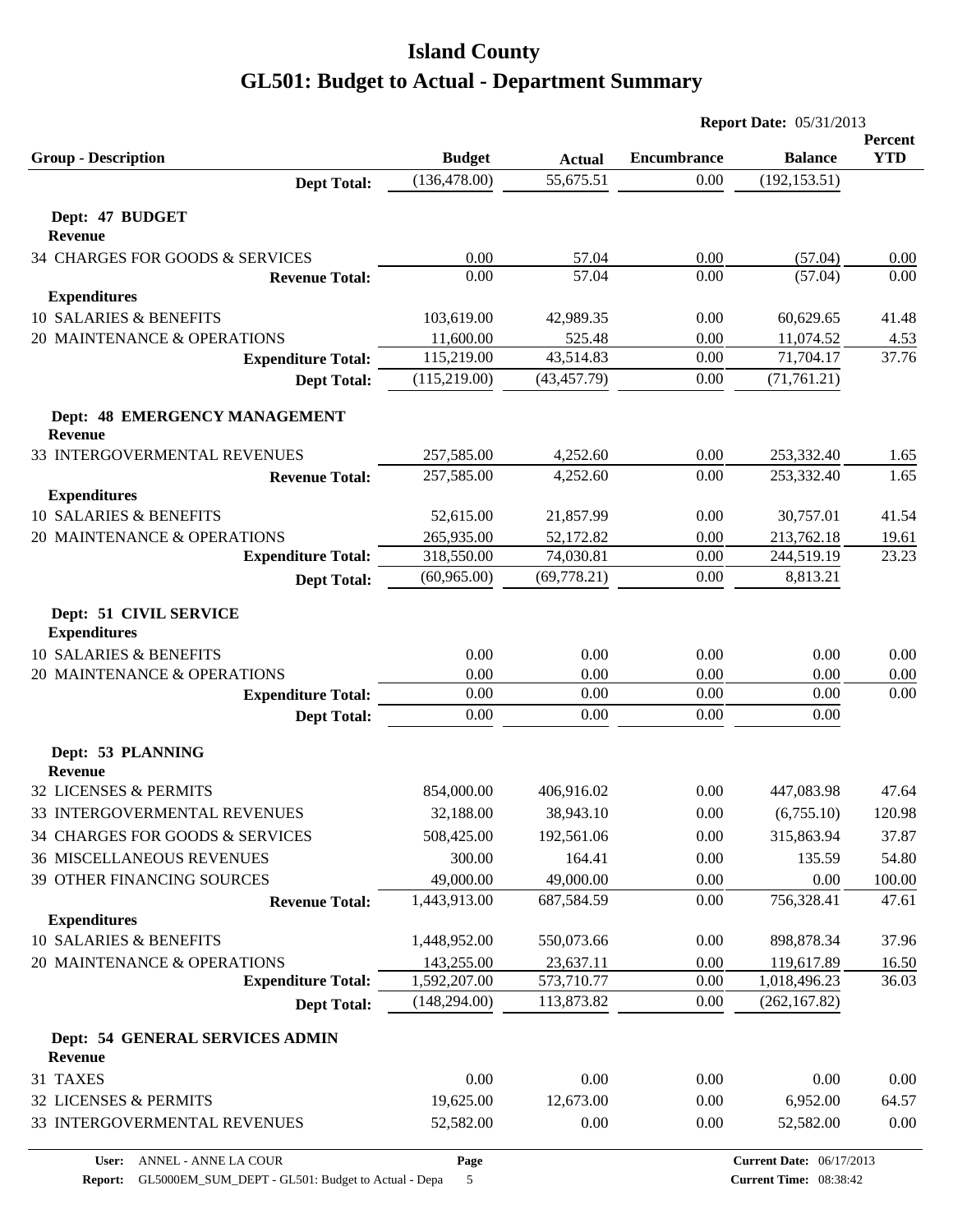|                                                    |                |               |                    | <b>Report Date: 05/31/2013</b> |                       |
|----------------------------------------------------|----------------|---------------|--------------------|--------------------------------|-----------------------|
| <b>Group - Description</b>                         | <b>Budget</b>  | <b>Actual</b> | <b>Encumbrance</b> | <b>Balance</b>                 | Percent<br><b>YTD</b> |
| 34 CHARGES FOR GOODS & SERVICES                    | 18,875.00      | 9,933.06      | 0.00               | 8,941.94                       | 52.62                 |
| <b>35 FINES &amp; PENALTIES</b>                    | 4,000.00       | 495.00        | 0.00               | 3,505.00                       | 12.37                 |
| <b>36 MISCELLANEOUS REVENUES</b>                   | 3,500.00       | 1,830.00      | 0.00               | 1,670.00                       | 52.28                 |
| <b>Revenue Total:</b>                              | 98,582.00      | 24,931.06     | 0.00               | 73,650.94                      | 25.28                 |
| <b>Expenditures</b>                                |                |               |                    |                                |                       |
| 10 SALARIES & BENEFITS                             | 107,290.00     | 55,507.73     | 0.00               | 51,782.27                      | 51.73                 |
| 20 MAINTENANCE & OPERATIONS                        | 1,078,259.00   | 364,808.62    | 0.00               | 713,450.38                     | 33.83                 |
| <b>30 INTERGOVERNMENT</b>                          | 10,094.00      | 9,850.74      | 0.00               | 243.26                         | 97.59                 |
| <b>Expenditure Total:</b>                          | 1,195,643.00   | 430,167.09    | 0.00               | 765,475.91                     | 35.97                 |
| <b>Dept Total:</b>                                 | (1,097,061.00) | (405, 236.03) | 0.00               | (691, 824.97)                  |                       |
| <b>Dept: 59 HUMAN RESOURCES</b><br><b>Revenue</b>  |                |               |                    |                                |                       |
| 34 CHARGES FOR GOODS & SERVICES                    | 0.00           | 1.00          | 0.00               | (1.00)                         | 0.00                  |
| <b>36 MISCELLANEOUS REVENUES</b>                   | 0.00           | 0.00          | 0.00               | 0.00                           | 0.00                  |
| <b>Revenue Total:</b>                              | 0.00           | 1.00          | 0.00               | (1.00)                         | 0.00                  |
| <b>Expenditures</b>                                |                |               |                    |                                |                       |
| 10 SALARIES & BENEFITS                             | 223,622.00     | 92,435.75     | 0.00               | 131,186.25                     | 41.33                 |
| 20 MAINTENANCE & OPERATIONS                        | 48,900.00      | 18,633.25     | 0.00               | 30,266.75                      | 38.10                 |
| <b>Expenditure Total:</b>                          | 272,522.00     | 111,069.00    | 0.00               | 161,453.00                     | 40.75                 |
| <b>Dept Total:</b>                                 | (272, 522.00)  | (111,068.00)  | 0.00               | (161, 454.00)                  |                       |
| Dept: 90 x FUND NON-DEPARTMENTAL<br><b>Revenue</b> |                |               |                    |                                |                       |
| <b>30 USE OF FUND BALANCE/RESERVES</b>             | 239,736.00     | 0.00          | 0.00               | 239,736.00                     | 0.00                  |
| 31 TAXES                                           | 13,220,000.00  | 7,304,734.82  | 0.00               | 5,915,265.18                   | 55.25                 |
| <b>33 INTERGOVERMENTAL REVENUES</b>                | 998,000.00     | 417,852.06    | 0.00               | 580,147.94                     | 41.86                 |
| 34 CHARGES FOR GOODS & SERVICES                    | 30,000.00      | 15,631.67     | 0.00               | 14,368.33                      | 52.10                 |
| <b>36 MISCELLANEOUS REVENUES</b>                   | 65,000.00      | 792.13        | 0.00               | 64,207.87                      | 1.21                  |
| <b>39 OTHER FINANCING SOURCES</b>                  | 1,355,800.00   | 1,355,800.00  | 0.00               | 0.00                           | 100.00                |
| <b>Revenue Total:</b>                              | 15,908,536.00  | 9,094,810.68  | 0.00               | 6,813,725.32                   | 57.16                 |
| <b>Expenditures</b>                                |                |               |                    |                                |                       |
| 20 MAINTENANCE & OPERATIONS                        | 378,886.00     | 0.00          | 0.00               | 378,886.00                     | 0.00                  |
| 50 INTERDEPT & TRANSFERS                           | 1,277,331.00   | 964,782.36    | 0.00               | 312,548.64                     | 75.53                 |
| <b>Expenditure Total:</b>                          | 1,656,217.00   | 964,782.36    | 0.00               | 691,434.64                     | 58.25                 |
| <b>Dept Total:</b>                                 | 14,252,319.00  | 8,130,028.32  | 0.00               | 6,122,290.68                   |                       |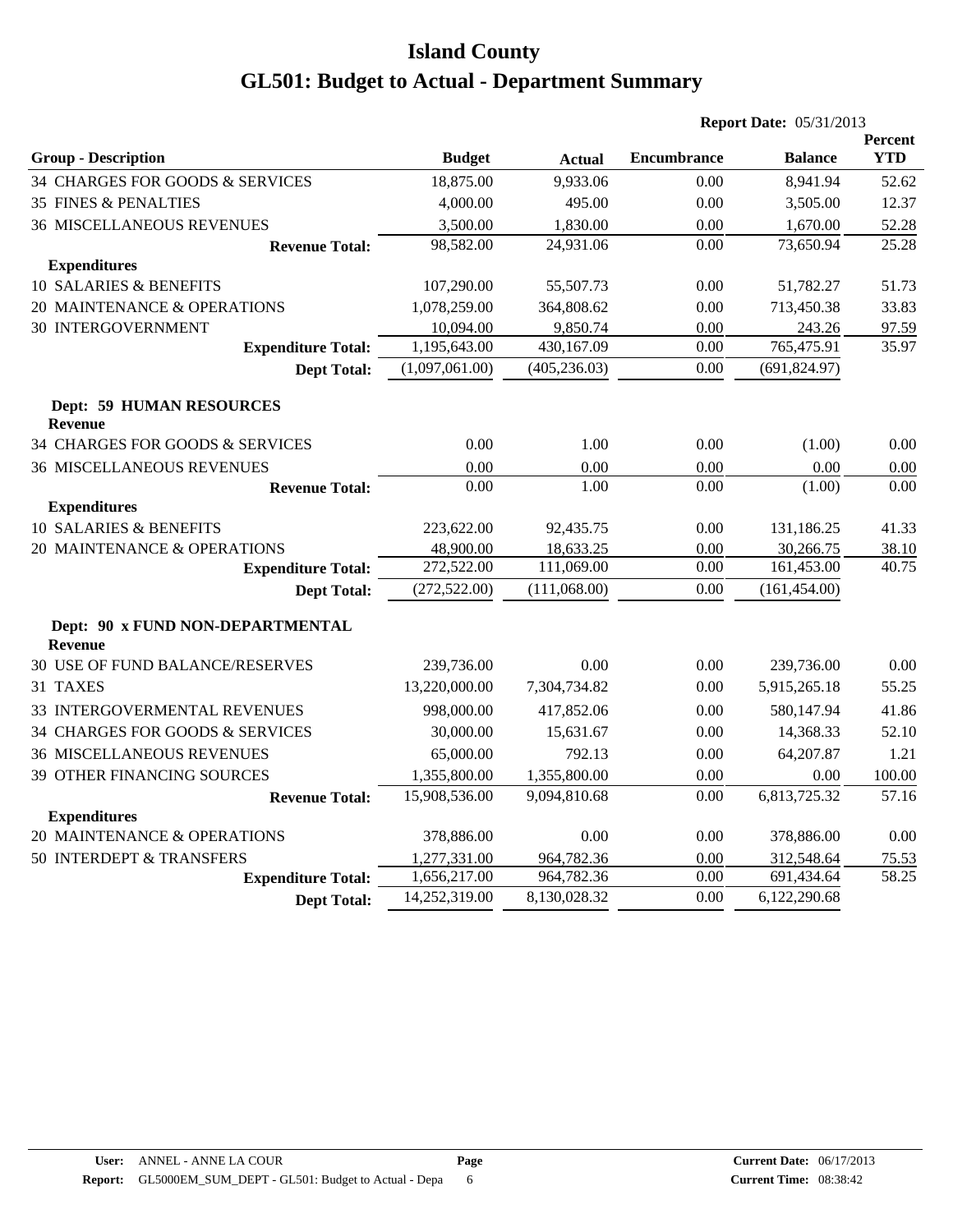|                                  |                                                                                                  | <b>Prior Years to Date Actuals</b> |               | 2013<br>Approved | 2013<br><b>Month</b><br>to Date @ | 2013<br>Year to<br>Date @ | 2013<br><b>Encumbered</b><br>Amount @ | 2013<br>Balance @ | <b>Percent</b>                                            |
|----------------------------------|--------------------------------------------------------------------------------------------------|------------------------------------|---------------|------------------|-----------------------------------|---------------------------|---------------------------------------|-------------------|-----------------------------------------------------------|
| Object                           | <b>Description</b>                                                                               | 2011                               | 2012          | <b>Budget</b>    | 05/31/2013                        | 05/31/2013                | 05/31/2013                            | 05/31/2013        | <b>YTD</b>                                                |
|                                  | 2% HOTEL/MOTEL PUBLIC FACILITI (124)                                                             |                                    |               |                  |                                   |                           |                                       |                   |                                                           |
| USE OF FUND BALANCE              |                                                                                                  | 0.00                               | 0.00          | 0.00             | 0.00                              | 0.00                      | 0.00                                  | 0.00              | $0\%$                                                     |
| <b>REVENUES</b>                  |                                                                                                  | 42,557.41                          | 43,723.19     | 156,700.00       | 9,107.07                          | 50,610.11                 | 0.00                                  | 106,089.89        | 32 %                                                      |
| <b>EXPENDITURES</b>              |                                                                                                  | (52,864.97)                        | (41,089.76)   | (150,000.00)     | (4,093.19)                        | (35,783.52)               | 0.00                                  | (114, 216.48)     | 24 %                                                      |
| <b>TRANSFERS OUT</b>             |                                                                                                  | (4,500.00)                         | (5,100.00)    | (6,700.00)       | 0.00                              | (6,700.00)                | 0.00                                  | 0.00              | 100 %                                                     |
|                                  | Net 2% HOTEL/MOTEL PUBLIC FACILITI (124)                                                         | (14, 807.56)                       | (2,466.57)    | 0.00             | 5,013.88                          | 8,126.59                  | 0.00                                  | (8, 126.59)       |                                                           |
|                                  | <b>ALCOHOL/SUBSTANCE ABUSE (123)</b>                                                             |                                    |               |                  |                                   |                           |                                       |                   |                                                           |
| USE OF FUND BALANCE              |                                                                                                  | 0.00                               | 0.00          | 0.00             | 0.00                              | 0.00                      | 0.00                                  | 0.00              | 0%                                                        |
| <b>REVENUES</b>                  |                                                                                                  | 3,644.80                           | 32,468.06     | 66,000.00        | 9,896.78                          | 52,073.98                 | 0.00                                  | 13,926.02         | 79%                                                       |
| <b>GRANT REVENUES</b>            |                                                                                                  | 82.696.25                          | 115.470.05    | 509.980.00       | 36.361.27                         | 135,400.28                | 0.00                                  | 374.579.72        | 27 %                                                      |
| <b>EXPENDITURES</b>              |                                                                                                  | (150, 209.65)                      | (189, 048.28) | (575,980.00)     | (44, 195.85)                      | (217, 319.55)             | 0.00                                  | (358, 660.45)     | 38 %                                                      |
| <b>TRANSFERS IN</b>              |                                                                                                  | 0.00                               | 6,000.00      | 0.00             | 0.00                              | 0.00                      | 0.00                                  | 0.00              | $0\%$                                                     |
| <b>TRANSFERS OUT</b>             |                                                                                                  | (1,587.40)                         | (5,000.00)    | 0.00             | 0.00                              | 0.00                      | 0.00                                  | 0.00              | $0\%$                                                     |
|                                  | Net ALCOHOL/SUBSTANCE ABUSE (123)                                                                | (65, 456.00)                       | (40, 110.17)  | 0.00             | 2,062.20                          | (29, 845.29)              | 0.00                                  | 29,845.29         |                                                           |
| <b>ANTI-PROFITEERING (136)</b>   |                                                                                                  |                                    |               |                  |                                   |                           |                                       |                   |                                                           |
| USE OF FUND BALANCE              |                                                                                                  | 0.00                               | 0.00          | 0.00             | 0.00                              | 0.00                      | 0.00                                  | 0.00              | 0%                                                        |
| <b>REVENUES</b>                  |                                                                                                  | 10.43                              | 7.26          | 0.00             | 1.45                              | 8.58                      | 0.00                                  | (8.58)            | $0\%$                                                     |
| <b>TRANSFERS OUT</b>             |                                                                                                  | 0.00                               | 0.00          | 0.00             | 0.00                              | 0.00                      | 0.00                                  | 0.00              | $0\%$                                                     |
|                                  | Net ANTI-PROFITEERING (136)                                                                      | 10.43                              | 7.26          | 0.00             | 1.45                              | 8.58                      | 0.00                                  | (8.58)            |                                                           |
| <b>AUDITOR'S O &amp; M (118)</b> |                                                                                                  |                                    |               |                  |                                   |                           |                                       |                   |                                                           |
| USE OF FUND BALANCE              |                                                                                                  | 0.00                               | 0.00          | 13,920.00        | 0.00                              | 0.00                      | 0.00                                  | 13,920.00         | 0%                                                        |
| <b>REVENUES</b>                  |                                                                                                  | 27,924.80                          | 30,022.40     | 125,000.00       | 5,656.80                          | 33,446.40                 | 0.00                                  | 91,553.60         | 27 %                                                      |
| <b>EXPENDITURES</b>              |                                                                                                  | (67, 756.51)                       | (84,031.06)   | (164, 320.00)    | (7,732.78)                        | (73, 304.89)              | 0.00                                  | (91, 015.11)      | 45 %                                                      |
| <b>TRANSFERS IN</b>              |                                                                                                  | 25,400.00                          | 25,400.00     | 25,400.00        | 0.00                              | 25,400.00                 | 0.00                                  | 0.00              | 100 %                                                     |
| <b>TRANSFERS OUT</b>             |                                                                                                  | 0.00                               | 0.00          | 0.00             | 0.00                              | 0.00                      | 0.00                                  | 0.00              | $0\%$                                                     |
| Net AUDITOR'S O & M (118)        |                                                                                                  | (14.431.71)                        | (28,608.66)   | 0.00             | (2.075.98)                        | (14, 458.49)              | 0.00                                  | 14,458.49         |                                                           |
| <b>CAPITAL DRAINAGE (321)</b>    |                                                                                                  |                                    |               |                  |                                   |                           |                                       |                   |                                                           |
| <b>REVENUES</b>                  |                                                                                                  | 0.00                               | 0.00          | 0.00             | 0.00                              | 0.00                      | 0.00                                  | 0.00              | $0\%$                                                     |
| <b>EXPENDITURES</b>              |                                                                                                  | (39, 944.81)                       | (81, 276.81)  | (685,000.00)     | 9,562.77                          | (44,863.09)               | 0.00                                  | (640, 136.91)     | 7%                                                        |
| <b>TRANSFERS IN</b>              |                                                                                                  | 111,000.00                         | 291,500.00    | 715,800.00       | 0.00                              | 220,400.00                | 0.00                                  | 495,400.00        | 31 %                                                      |
| <b>TRANSFERS OUT</b>             |                                                                                                  | (16,800.00)                        | (31,500.00)   | (30,800.00)      | 0.00                              | (30,800.00)               | 0.00                                  | 0.00              | 100 %                                                     |
| Net CAPITAL DRAINAGE (321)       |                                                                                                  | 54,255.19                          | 178,723.19    | 0.00             | 9,562.77                          | 144,736.91                | 0.00                                  | (144, 736.91)     |                                                           |
| CASA FUND (131)                  |                                                                                                  |                                    |               |                  |                                   |                           |                                       |                   |                                                           |
| USE OF FUND BALANCE              |                                                                                                  | 0.00                               | 0.00          | 0.00             | 0.00                              | 0.00                      | 0.00                                  | 0.00              | 0%                                                        |
| <b>REVENUES</b>                  |                                                                                                  | 4,570.85                           | 0.00          | 0.00             | 0.00                              | 341.00                    | 0.00                                  | (341.00)          | 0%                                                        |
| <b>GRANT REVENUES</b>            |                                                                                                  | 13,785.95                          | 20,381.25     | 60,284.00        | 5,024.00                          | 20,220.00                 | 0.00                                  | 40,064.00         | 34 %                                                      |
| <b>EXPENDITURES</b>              |                                                                                                  | (45, 382.18)                       | (47, 209.25)  | (110, 875.00)    | (7, 307.52)                       | (37, 452.37)              | 0.00                                  | (73, 422.63)      | 34 %                                                      |
| <b>TRANSFERS IN</b>              |                                                                                                  | 50,591.00                          | 50,591.00     | 50,591.00        | 0.00                              | 50,591.00                 | 0.00                                  | 0.00              | 100 %                                                     |
|                                  | User: ANNEL - ANNE LA COUR<br>Report: GL5010EM_FUND - GL535: Multi Year Budget to Actual by Fund |                                    |               | Page<br>1        |                                   |                           |                                       |                   | Current Date: 06/17/2013<br><b>Current Time: 12:27:10</b> |

**Report:** GL5010EM\_FUND - GL535: Multi Year Budget to Actual by Fund 12:27:10 12:27:10 12:27:10 12:27:10 12:27:10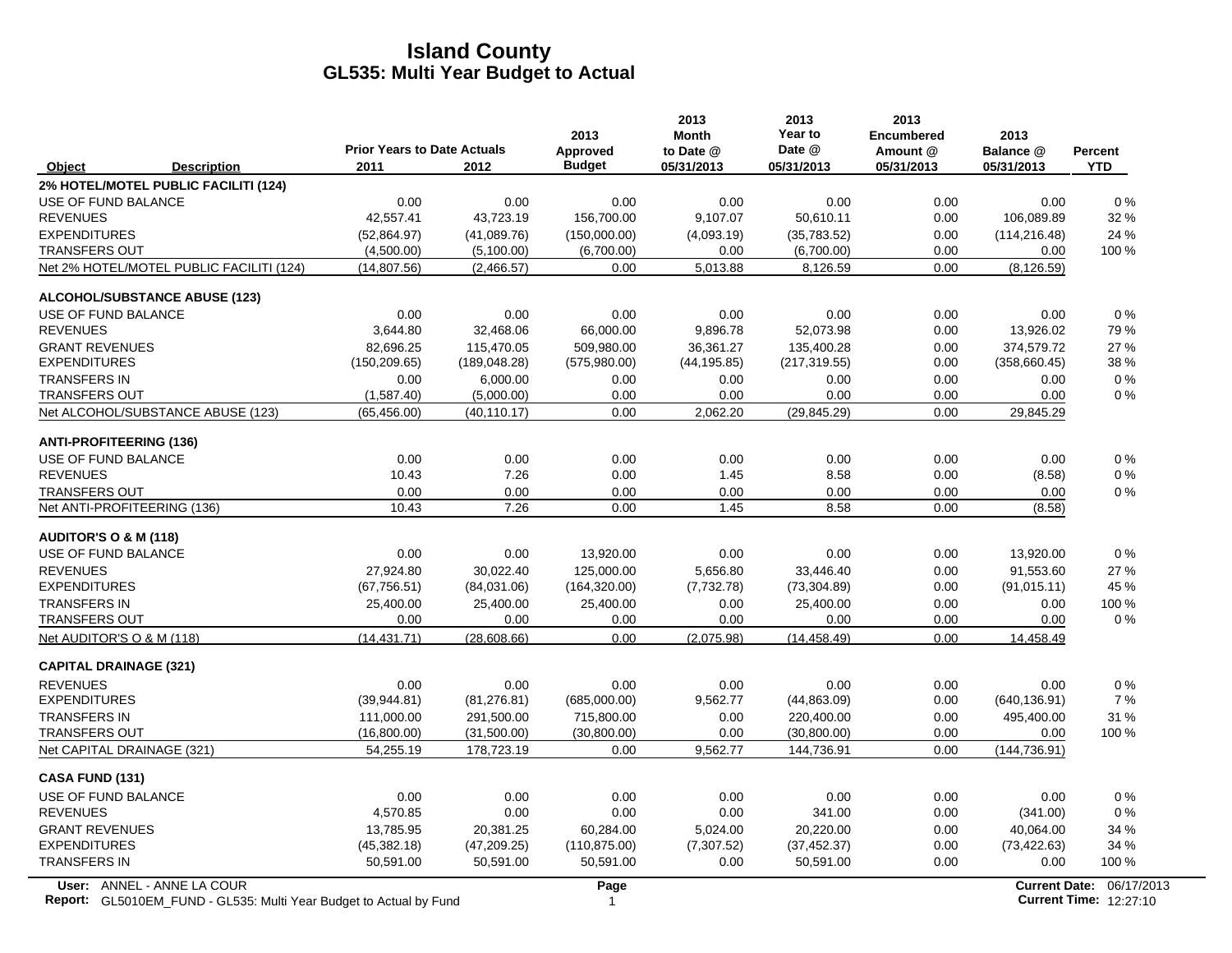|                                   |                                             | <b>Prior Years to Date Actuals</b> |               | 2013<br>Approved | 2013<br><b>Month</b><br>to Date @ | 2013<br>Year to<br>Date @ | 2013<br><b>Encumbered</b><br>Amount @ | 2013<br>Balance @ | Percent    |
|-----------------------------------|---------------------------------------------|------------------------------------|---------------|------------------|-----------------------------------|---------------------------|---------------------------------------|-------------------|------------|
| Object                            | <b>Description</b>                          | 2011                               | 2012          | <b>Budget</b>    | 05/31/2013                        | 05/31/2013                | 05/31/2013                            | 05/31/2013        | <b>YTD</b> |
| <b>TRANSFERS OUT</b>              |                                             | 0.00                               | 0.00          | 0.00             | 0.00                              | 0.00                      | 0.00                                  | 0.00              | $0\%$      |
| Net CASA FUND (131)               |                                             | 23,565.62                          | 23,763.00     | 0.00             | (2, 283.52)                       | 33,699.63                 | 0.00                                  | (33,699.63)       |            |
| <b>CLEAN WATER UTILITY (154)</b>  |                                             |                                    |               |                  |                                   |                           |                                       |                   |            |
| <b>REVENUES</b>                   |                                             | 0.00                               | 803,394.16    | 1,535,000.00     | 281,187.99                        | 817,330.80                | 0.00                                  | 717,669.20        | 53 %       |
| <b>GRANT REVENUES</b>             |                                             | 0.00                               | 0.00          | 0.00             | 0.00                              | 0.00                      | 0.00                                  | 0.00              | $0\%$      |
| <b>EXPENDITURES</b>               |                                             | 0.00                               | (129, 282.82) | (1,535,000.00)   | 0.00                              | (15,623.35)               | 0.00                                  | (1,519,376.65)    | 1%         |
| <b>TRANSFERS OUT</b>              |                                             | 0.00                               | 0.00          | 0.00             | 0.00                              | 0.00                      | 0.00                                  | 0.00              | $0\%$      |
| Net CLEAN WATER UTILITY (154)     |                                             | 0.00                               | 674,111.34    | 0.00             | 281,187.99                        | 801,707.45                | 0.00                                  | (801, 707.45)     |            |
|                                   | <b>COMM MENTAL HEALTH FACILITY (148)</b>    |                                    |               |                  |                                   |                           |                                       |                   |            |
| <b>REVENUES</b>                   |                                             | 2.411.30                           | 1.929.04      | 5,790.00         | 482.26                            | 2,411.30                  | 0.00                                  | 3.378.70          | 42 %       |
| <b>EXPENDITURES</b>               |                                             | (3, 121.27)                        | (2, 118.80)   | (5,790.00)       | (342.00)                          | (1,710.00)                | 0.00                                  | (4,080.00)        | 30 %       |
| <b>TRANSFERS OUT</b>              |                                             | 0.00                               | 0.00          | 0.00             | 0.00                              | 0.00                      | 0.00                                  | 0.00              | $0\%$      |
|                                   | Net COMM MENTAL HEALTH FACILITY (148)       | (709.97)                           | (189.76)      | 0.00             | 140.26                            | 701.30                    | 0.00                                  | (701.30)          |            |
| <b>CONSERVATION FUTURES (132)</b> |                                             |                                    |               |                  |                                   |                           |                                       |                   |            |
| USE OF FUND BALANCE               |                                             | 0.00                               | 0.00          | 0.00             | 0.00                              | 0.00                      | 0.00                                  | 0.00              | $0\%$      |
| <b>REVENUES</b>                   |                                             | 357.220.22                         | 359,365.13    | 780,100.00       | 127.434.30                        | 371.223.92                | 0.00                                  | 408.876.08        | 48 %       |
| <b>GRANT REVENUES</b>             |                                             | 3.67                               | 1,296.84      | 0.00             | 36,014.58                         | 36,014.58                 | 0.00                                  | (36,014.58)       | $0\%$      |
| <b>EXPENDITURES</b>               |                                             | (23, 246.66)                       | (39,642.73)   | (780, 100.00)    | (22, 864.79)                      | (63,914.01)               | 0.00                                  | (716, 185.99)     | 8%         |
| <b>TRANSFERS OUT</b>              |                                             | 0.00                               | 0.00          | 0.00             | 0.00                              | 0.00                      | 0.00                                  | 0.00              | $0\%$      |
| Net CONSERVATION FUTURES (132)    |                                             | 333,977.23                         | 321,019.24    | 0.00             | 140,584.09                        | 343,324.49                | 0.00                                  | (343, 324.49)     |            |
|                                   | <b>CONSTRUCTION &amp; ACQUISITION (308)</b> |                                    |               |                  |                                   |                           |                                       |                   |            |
| USE OF FUND BALANCE               |                                             | 0.00                               | 0.00          | 0.00             | 0.00                              | 0.00                      | 0.00                                  | 0.00              | $0\%$      |
| <b>EXPENDITURES</b>               |                                             | 0.00                               | 0.00          | 0.00             | 0.00                              | 0.00                      | 0.00                                  | 0.00              | $0\%$      |
| <b>TRANSFERS IN</b>               |                                             | 0.00                               | 0.00          | 0.00             | 0.00                              | 0.00                      | 0.00                                  | 0.00              | $0\%$      |
|                                   | Net CONSTRUCTION & ACQUISITION (308)        | 0.00                               | 0.00          | 0.00             | 0.00                              | 0.00                      | 0.00                                  | 0.00              |            |
| <b>CORNET BAY DOCK (119)</b>      |                                             |                                    |               |                  |                                   |                           |                                       |                   |            |
| <b>REVENUES</b>                   |                                             | 14,285.00                          | 9.070.00      | 21,000.00        | 1,408.50                          | 10,688.50                 | 0.00                                  | 10.311.50         | 51 %       |
| <b>EXPENDITURES</b>               |                                             | (3,201.55)                         | (2,924.02)    | (20, 100.00)     | (777.24)                          | (3,686.02)                | 0.00                                  | (16, 413.98)      | 18%        |
| <b>TRANSFERS OUT</b>              |                                             | (700.00)                           | (700.00)      | (900.00)         | 0.00                              | (900.00)                  | 0.00                                  | 0.00              | 100 %      |
| Net CORNET BAY DOCK (119)         |                                             | 10,383.45                          | 5,445.98      | 0.00             | 631.26                            | 6,102.48                  | 0.00                                  | (6, 102.48)       |            |
| <b>COUNTY FAIR (110)</b>          |                                             |                                    |               |                  |                                   |                           |                                       |                   |            |
| <b>REVENUES</b>                   |                                             | 68.379.06                          | 64,550.43     | 0.00             | 0.00                              | 0.00                      | 0.00                                  | 0.00              | $0\%$      |
| <b>GRANT REVENUES</b>             |                                             | 0.00                               | 0.00          | 0.00             | 0.00                              | 0.00                      | 0.00                                  | 0.00              | $0\%$      |
| <b>EXPENDITURES</b>               |                                             | (60, 219.33)                       | (29, 932, 16) | 0.00             | 0.00                              | (50, 169.68)              | 0.00                                  | 50.169.68         | $0\%$      |
| <b>TRANSFERS IN</b>               |                                             | 8,581.72                           | 0.00          | 0.00             | 0.00                              | 0.00                      | 0.00                                  | 0.00              | $0\%$      |
| <b>TRANSFERS OUT</b>              |                                             | 0.00                               | 0.00          | 0.00             | 0.00                              | 0.00                      | 0.00                                  | 0.00              | 0%         |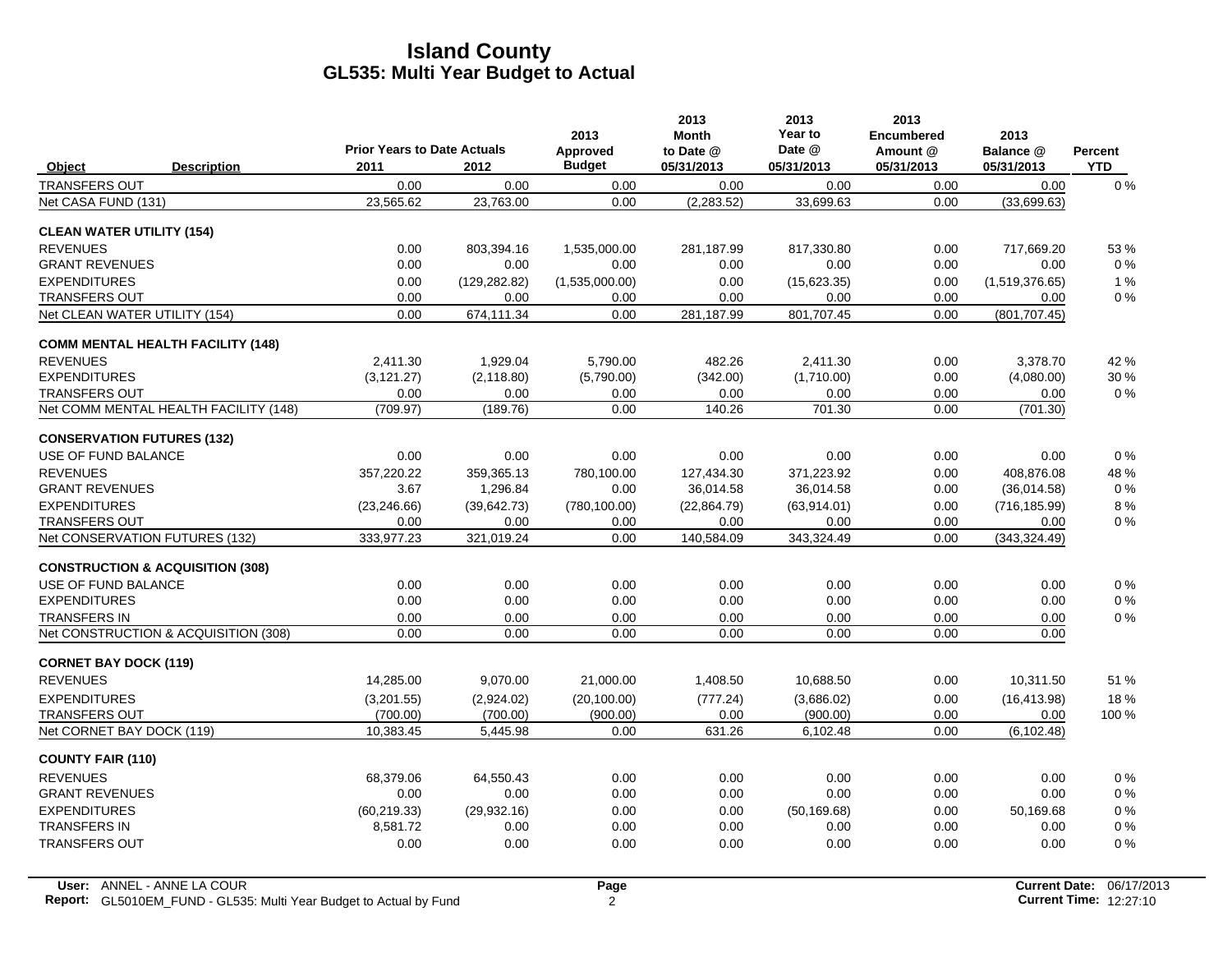|                                               |                                    |                                | 2013                   | 2013<br><b>Month</b> | 2013<br>Year to                | 2013<br><b>Encumbered</b> | 2013                            |                |
|-----------------------------------------------|------------------------------------|--------------------------------|------------------------|----------------------|--------------------------------|---------------------------|---------------------------------|----------------|
|                                               | <b>Prior Years to Date Actuals</b> |                                | Approved               | to Date @            | Date @                         | Amount @                  | Balance @                       | <b>Percent</b> |
| Object<br><b>Description</b>                  | 2011                               | 2012                           | <b>Budget</b>          | 05/31/2013           | 05/31/2013                     | 05/31/2013                | 05/31/2013                      | <b>YTD</b>     |
| Net COUNTY FAIR (110)                         | 16,741.45                          | 34.618.27                      | 0.00                   | 0.00                 | (50, 169.68)                   | 0.00                      | 50,169.68                       |                |
| <b>COUNTY LAW LIBRARY (103)</b>               |                                    |                                |                        |                      |                                |                           |                                 |                |
| USE OF FUND BALANCE                           | 0.00                               | 0.00                           | 0.00                   | 0.00                 | 0.00                           | 0.00                      | 0.00                            | $0\%$          |
| <b>REVENUES</b>                               | 11.273.46                          | 10,323.43                      | 27,100.00              | 1,906.48             | 10.266.16                      | 0.00                      | 16,833.84                       | 38 %           |
| <b>EXPENDITURES</b>                           | (12,525.35)                        | (12,030.33)                    | (27, 100.00)           | (2,288.93)           | (11,095.28)                    | 0.00                      | (16,004.72)                     | 41 %           |
| <b>TRANSFERS OUT</b>                          | 0.00                               | 0.00                           | 0.00                   | 0.00                 | 0.00                           | 0.00                      | 0.00                            | 0%             |
| Net COUNTY LAW LIBRARY (103)                  | (1,251.89)                         | (1,706.90)                     | 0.00                   | (382.45)             | (829.12)                       | 0.00                      | 829.12                          |                |
| <b>COUNTY ROAD (101)</b>                      |                                    |                                |                        |                      |                                |                           |                                 |                |
| USE OF FUND BALANCE                           | 0.00                               | 0.00                           | 0.00                   | 0.00                 | 0.00                           | 0.00                      | 0.00                            | $0\%$          |
| <b>REVENUES</b>                               | 6.961.443.88                       | 6,841,307.12                   | 14,282,800.00          | 2,163,838.05         | 6,965,949.80                   | 0.00                      | 7.316.850.20                    | 49%            |
| <b>GRANT REVENUES</b>                         | 445.909.65                         | 671,523.78                     | 2,579,017.00           | 46,076.13            | 268,240.30                     | 0.00                      | 2,310,776.70                    | 10%            |
| <b>EXPENDITURES</b>                           | (3, 188, 279.87)                   | (3,563,422.67)                 | (14,358,150.00)        | (1,046,346.56)       | (3,608,489.57)                 | 0.00                      | (10,749,660.43)                 | 25 %           |
| <b>TRANSFERS IN</b>                           | 0.00                               | 134,000.00                     | 0.00                   | 0.00                 | 0.00                           | 0.00                      | 0.00                            | $0\%$          |
| <b>TRANSFERS OUT</b><br>Net COUNTY ROAD (101) | (1,514,967.00)<br>2,704,106.66     | (1,618,567.00)<br>2,464,841.23 | (2,503,667.00)<br>0.00 | 0.00<br>1,163,567.62 | (1,693,967.00)<br>1,931,733.53 | 0.00<br>0.00              | (809, 700.00)<br>(1,931,733.53) | 68%            |
|                                               |                                    |                                |                        |                      |                                |                           |                                 |                |
| <b>COURTHOUSE EXPANSION (309)</b>             |                                    |                                |                        |                      |                                |                           |                                 |                |
| <b>REVENUES</b>                               | 7.81                               | 5.42                           | 0.00                   | 1.08                 | 6.38                           | 0.00                      | (6.38)                          | $0\%$          |
| <b>TRANSFERS OUT</b>                          | 0.00                               | 0.00                           | 0.00                   | 0.00                 | 0.00                           | 0.00                      | 0.00                            | 0%             |
| Net COURTHOUSE EXPANSION (309)                | 7.81                               | 5.42                           | 0.00                   | 1.08                 | 6.38                           | 0.00                      | (6.38)                          |                |
| <b>DEVELOPMENTAL DISABILITIES (114)</b>       |                                    |                                |                        |                      |                                |                           |                                 |                |
| USE OF FUND BALANCE                           | 0.00                               | 0.00                           | 0.00                   | 0.00                 | 0.00                           | 0.00                      | 0.00                            | 0%             |
| <b>REVENUES</b>                               | 86.610.42                          | 85.692.69                      | 150.000.00             | 1,087.02             | 4,281.18                       | 0.00                      | 145.718.82                      | 3%             |
| <b>GRANT REVENUES</b>                         | 127,944.00                         | 107,380.00                     | 524,470.00             | 0.00                 | 79,174.00                      | 0.00                      | 445,296.00                      | 15 %           |
| <b>EXPENDITURES</b>                           | (204, 532.60)                      | (115, 240.01)                  | (599, 363.00)          | (14,820.31)          | (96,949.19)                    | 0.00                      | (502, 413.81)                   | 16 %           |
| <b>TRANSFERS OUT</b>                          | (3,968.50)                         | (58, 486.00)                   | (75, 107.00)           | 0.00                 | (75, 107.00)                   | 0.00                      | 0.00                            | 100 %          |
| Net DEVELOPMENTAL DISABILITIES (114)          | 6,053.32                           | 19,346.68                      | 0.00                   | (13,733.29)          | (88,601.01)                    | 0.00                      | 88,601.01                       |                |
| <b>DRUG SEIZURE (133)</b>                     |                                    |                                |                        |                      |                                |                           |                                 |                |
| USE OF FUND BALANCE                           | 0.00                               | 0.00                           | 0.00                   | 0.00                 | 0.00                           | 0.00                      | 0.00                            | $0\%$          |
| <b>REVENUES</b>                               | 2.004.09                           | 779.51                         | 10,000.00              | 150.71               | 1,033.76                       | 0.00                      | 8,966.24                        | 10%            |
| <b>EXPENDITURES</b>                           | 0.00                               | 0.00                           | (10,000.00)            | 0.00                 | 0.00                           | 0.00                      | (10,000.00)                     | $0\%$          |
| <b>TRANSFERS OUT</b>                          | 0.00                               | 0.00                           | 0.00                   | 0.00                 | 0.00                           | 0.00                      | 0.00                            | $0\%$          |
| Net DRUG SEIZURE (133)                        | 2,004.09                           | 779.51                         | 0.00                   | 150.71               | 1,033.76                       | 0.00                      | (1,033.76)                      |                |
| <b>ELECTION RESERVE (111)</b>                 |                                    |                                |                        |                      |                                |                           |                                 |                |
| USE OF FUND BALANCE                           | 0.00                               | 0.00                           | 0.00                   | 0.00                 | 0.00                           | 0.00                      | 0.00                            | $0\%$          |
| <b>REVENUES</b>                               | 9,079.56                           | 48,628.99                      | 203,200.00             | 67,975.40            | 67,990.90                      | 0.00                      | 135,209.10                      | 33 %           |
| <b>GRANT REVENUES</b>                         | 641.58                             | 11,341.21                      | 0.00                   | 0.00                 | 3.029.79                       | 0.00                      | (3,029.79)                      | $0\%$          |
| <b>EXPENDITURES</b>                           | (125, 150.53)                      | (119, 935.06)                  | (303, 200.00)          | (7,449.03)           | (108, 448.99)                  | 0.00                      | (194, 751.01)                   | 36 %           |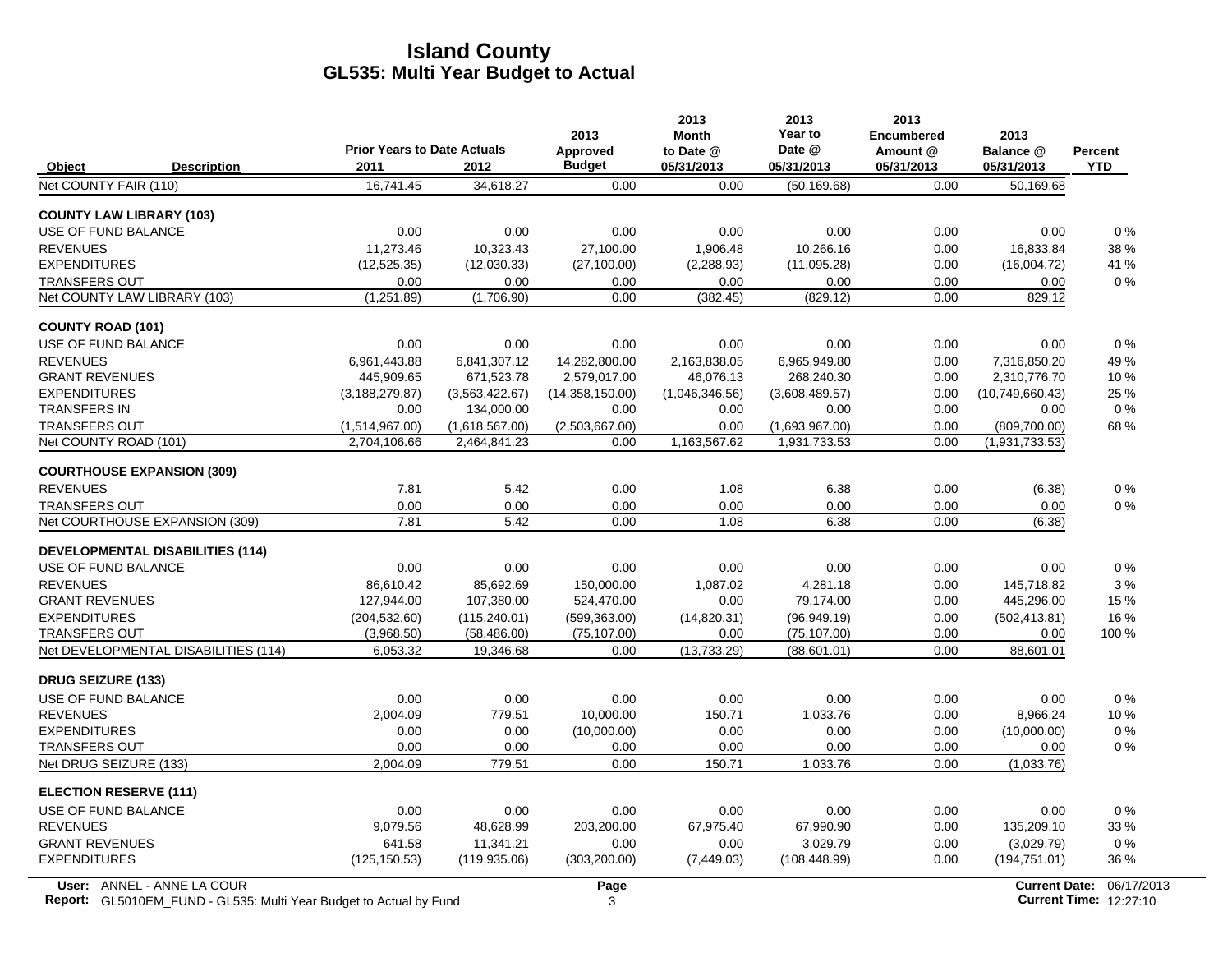|                                        | <b>Prior Years to Date Actuals</b> |               | 2013<br>Approved | 2013<br><b>Month</b><br>to Date @ | 2013<br>Year to<br>Date @ | 2013<br><b>Encumbered</b><br>Amount @ | 2013<br>Balance @    | Percent    |
|----------------------------------------|------------------------------------|---------------|------------------|-----------------------------------|---------------------------|---------------------------------------|----------------------|------------|
| Object<br><b>Description</b>           | 2011                               | 2012          | <b>Budget</b>    | 05/31/2013                        | 05/31/2013                | 05/31/2013                            | 05/31/2013           | <b>YTD</b> |
| <b>TRANSFERS IN</b>                    | 200,000.00                         | 200,000.00    | 100,000.00       | 0.00                              | 100,000.00                | 0.00                                  | 0.00                 | 100 %      |
| <b>TRANSFERS OUT</b>                   | 0.00                               | 0.00          | 0.00             | 0.00                              | 0.00                      | 0.00                                  | 0.00                 | 0%         |
| Net ELECTION RESERVE (111)             | 84,570.61                          | 140,035.14    | 0.00             | 60,526.37                         | 62,571.70                 | 0.00                                  | (62, 571.70)         |            |
| <b>ENHANCED 911 (140)</b>              |                                    |               |                  |                                   |                           |                                       |                      |            |
| <b>REVENUES</b>                        | 264,504.22                         | 193,359.17    | 767,000.00       | 64,513.58                         | 317,936.91                | 0.00                                  | 449,063.09           | 41 %       |
| <b>GRANT REVENUES</b>                  | 0.00                               | 4.831.23      | 0.00             | (6.710.36)                        | 0.00                      | 0.00                                  | 0.00                 | $0\%$      |
| <b>EXPENDITURES</b>                    | (455, 941.46)                      | (208, 775.58) | (765, 500.00)    | (127,060.06)                      | (317, 936.91)             | 0.00                                  | (447, 563.09)        | 42 %       |
| <b>TRANSFERS IN</b>                    | 0.00                               | 0.00          | 0.00             | 4,500.00                          | 4,500.00                  | 0.00                                  | (4,500.00)           | 0%         |
| <b>TRANSFERS OUT</b>                   | (1,500.00)                         | (1,500.00)    | (1,500.00)       | 0.00                              | (1,500.00)                | 0.00                                  | 0.00                 | 100 %      |
| Net ENHANCED 911 (140)                 | (192, 937.24)                      | (12,085.18)   | 0.00             | (64, 756.84)                      | 3,000.00                  | 0.00                                  | (3,000.00)           |            |
| <b>EXTENSION SERVICES (160)</b>        |                                    |               |                  |                                   |                           |                                       |                      |            |
| USE OF FUND BALANCE                    | 0.00                               | 0.00          | 0.00             | 0.00                              | 0.00                      | 0.00                                  | 0.00                 | 0%         |
| <b>REVENUES</b>                        | 78,377.81                          | 23,939.53     | 140,787.00       | 16,882.00                         | 49,388.30                 | 0.00                                  | 91,398.70            | 35 %       |
| <b>GRANT REVENUES</b>                  | 16.667.23                          | 29.041.32     | 128.906.00       | 5.793.61                          | 77.479.59                 | 0.00                                  | 51.426.41            | 60%        |
| <b>EXPENDITURES</b>                    | (164, 225.70)                      | (115, 102.75) | (373, 213.00)    | (39,654.79)                       | (132, 842.95)             | 0.00                                  | (240, 370.05)        | 36 %       |
| <b>TRANSFERS IN</b>                    | 95,950.00                          | 100,133.00    | 103,520.00       | 0.00                              | 103,520.00                | 0.00                                  | 0.00                 | 100 %      |
| <b>TRANSFERS OUT</b>                   | 0.00                               | 0.00          | 0.00             | 0.00                              | 0.00                      | 0.00                                  | 0.00                 | $0\%$      |
| Net EXTENSION SERVICES (160)           | 26.769.34                          | 38.011.10     | 0.00             | (16,979.18)                       | 97.544.94                 | 0.00                                  | (97, 544.94)         |            |
| <b>FAMILY RES CTR CAMANO (143)</b>     |                                    |               |                  |                                   |                           |                                       |                      |            |
| USE OF FUND BALANCE                    | 0.00                               | 0.00          | 9,574.00         | 0.00                              | 0.00                      | 0.00                                  | 9,574.00             | 0%         |
| <b>REVENUES</b>                        | 15,863.16                          | 11,353.04     | 40,572.00        | 3,336.48                          | 13,959.98                 | 0.00                                  | 26,612.02            | 34 %       |
| <b>EXPENDITURES</b>                    | (21, 501.43)                       | (21, 442.28)  | (50, 146.00)     | (4,554.18)                        | (21, 910.93)              | 0.00                                  | (28, 235.07)         | 44 %       |
| <b>TRANSFERS OUT</b>                   | 0.00                               | 0.00          | 0.00             | 0.00                              | 0.00                      | 0.00                                  | 0.00                 | 0%         |
| Net FAMILY RES CTR CAMANO (143)        | (5,638.27)                         | (10.089.24)   | 0.00             | (1, 217.70)                       | (7,950.95)                | 0.00                                  | 7,950.95             |            |
| <b>FAMILY RES CTR OAK HARBOR (141)</b> |                                    |               |                  |                                   |                           |                                       |                      |            |
| USE OF FUND BALANCE                    | 0.00                               | 0.00          | 0.00             | 0.00                              | 0.00                      | 0.00                                  | 0.00                 | 0%         |
| <b>REVENUES</b>                        | 8,500.00                           | 11,113.10     | 55,937.00        | 4,372.78                          | 21,863.90                 | 0.00                                  | 34,073.10            | 39 %       |
| <b>EXPENDITURES</b>                    | (21,058.89)                        | (20, 326.74)  | (55, 937.00)     | (3,677.04)                        | (19, 870.07)              | 0.00                                  | (36,066.93)          | 36 %       |
| <b>TRANSFERS OUT</b>                   | 0.00                               | 0.00          | 0.00             | 0.00                              | 0.00                      | 0.00                                  | 0.00                 | $0\%$      |
| Net FAMILY RES CTR OAK HARBOR (141)    | (12, 558.89)                       | (9,213.64)    | 0.00             | 695.74                            | 1,993.83                  | 0.00                                  | (1,993.83)           |            |
| <b>FAMILY RES CTR SO WHIDBEY (142)</b> |                                    |               |                  |                                   |                           |                                       |                      |            |
| <b>REVENUES</b>                        | 2.500.00                           | 3.000.00      | 2.400.00         | 1.000.00                          | 3.000.00                  | 0.00                                  | (600.00)             | 125 %      |
| <b>EXPENDITURES</b>                    | (45.00)                            | (54.00)       | (2,400.00)       | 0.00                              | (339.78)                  | 0.00                                  | (2,060.22)           | 14 %       |
| <b>TRANSFERS OUT</b>                   | 0.00                               | 0.00          | 0.00             | 0.00                              | 0.00                      | 0.00                                  | 0.00                 | 0%         |
| Net FAMILY RES CTR SO WHIDBEY (142)    | 2,455.00                           | 2,946.00      | 0.00             | 1,000.00                          | 2,660.22                  | 0.00                                  | (2,660.22)           |            |
| <b>FEDERAL ASSET FORFEITURE (147)</b>  |                                    |               |                  |                                   |                           |                                       |                      |            |
| USE OF FUND BALANCE                    | 0.00                               | 0.00          | 0.00             | 0.00                              | 0.00                      | 0.00                                  | 0.00                 | 0%         |
| User: ANNEL - ANNE LA COUR             |                                    |               | Page             |                                   |                           |                                       | <b>Current Date:</b> | 06/17/2013 |

**Report:** GL5010EM\_FUND - GL535: Multi Year Budget to Actual by Fund 12:27:10 12:27:10 4 **Current Time:** 12:27:10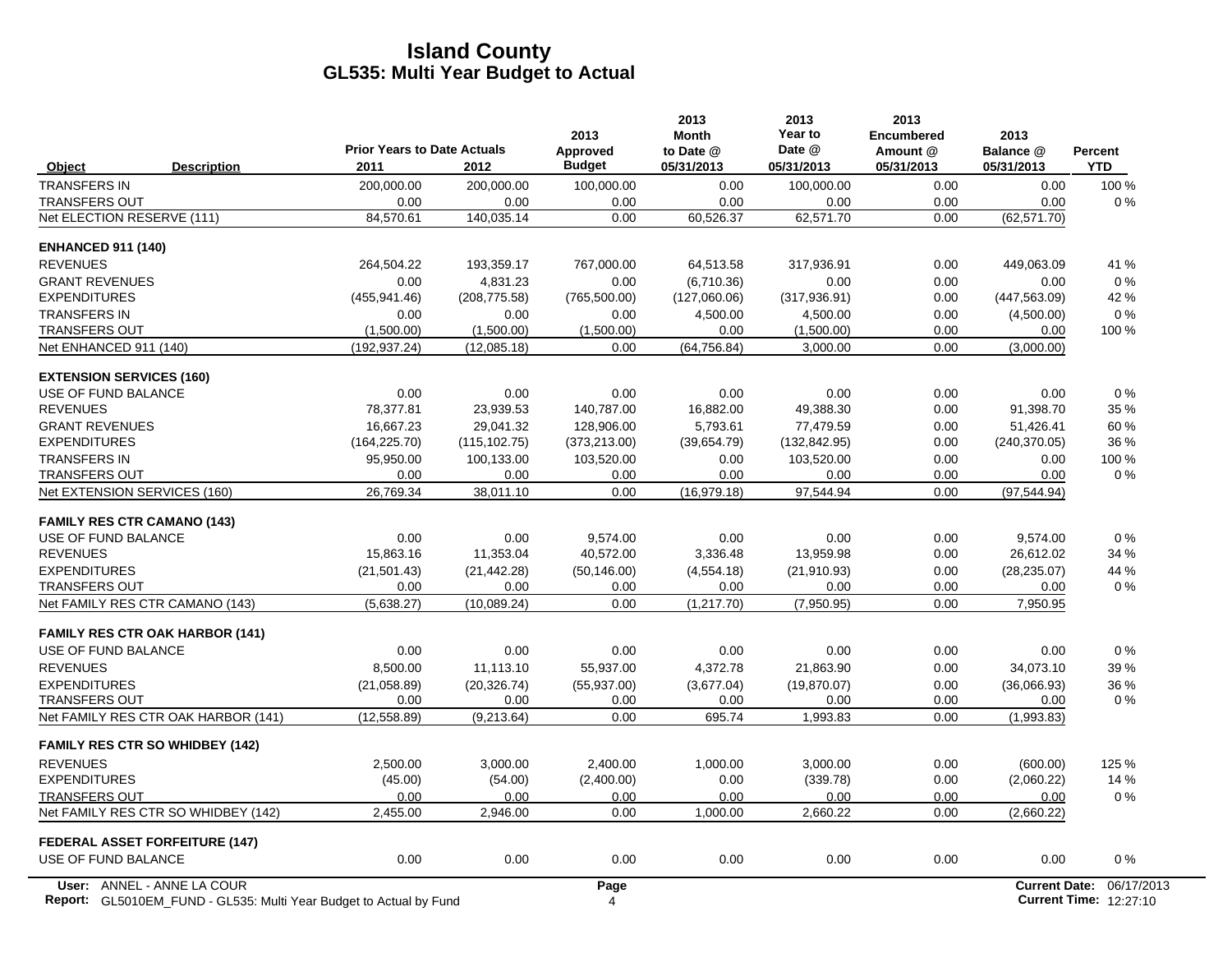|                                      |                                           |                                            |               | 2013                      | 2013<br><b>Month</b>    | 2013<br>Year to      | 2013<br><b>Encumbered</b> | 2013                    |                              |
|--------------------------------------|-------------------------------------------|--------------------------------------------|---------------|---------------------------|-------------------------|----------------------|---------------------------|-------------------------|------------------------------|
| Object                               | <b>Description</b>                        | <b>Prior Years to Date Actuals</b><br>2011 | 2012          | Approved<br><b>Budget</b> | to Date @<br>05/31/2013 | Date @<br>05/31/2013 | Amount @<br>05/31/2013    | Balance @<br>05/31/2013 | <b>Percent</b><br><b>YTD</b> |
| <b>REVENUES</b>                      |                                           | 0.16                                       | 0.10          | 5,000.00                  | 0.02                    | 0.13                 | 0.00                      | 4.999.87                | $0\%$                        |
| <b>EXPENDITURES</b>                  |                                           | (2, 148.00)                                | 0.00          | (5,000.00)                | 0.00                    | 0.00                 | 0.00                      | (5,000.00)              | 0%                           |
| <b>TRANSFERS OUT</b>                 |                                           | 0.00                                       | 0.00          | 0.00                      | 0.00                    | 0.00                 | 0.00                      | 0.00                    | 0%                           |
|                                      | Net FEDERAL ASSET FORFEITURE (147)        | (2, 147.84)                                | 0.10          | 0.00                      | 0.02                    | 0.13                 | 0.00                      | (0.13)                  |                              |
| FIRE PERMIT PROGRAM (115)            |                                           |                                            |               |                           |                         |                      |                           |                         |                              |
| <b>REVENUES</b>                      |                                           | 15.297.48                                  | 9.970.85      | 30,200.00                 | 3.360.00                | 33.708.65            | 0.00                      | (3,508.65)              | 112%                         |
| <b>GRANT REVENUES</b>                |                                           | 0.00                                       | 21,625.00     | 0.00                      | 0.00                    | 0.00                 | 0.00                      | 0.00                    | 0%                           |
| <b>EXPENDITURES</b>                  |                                           | (12,781.52)                                | (27, 184.29)  | (30, 200.00)              | (19, 142.74)            | (15, 343.31)         | 0.00                      | (14, 856.69)            | 51 %                         |
| <b>TRANSFERS OUT</b>                 |                                           | 0.00                                       | 0.00          | 0.00                      | 0.00                    | 0.00                 | 0.00                      | 0.00                    | $0\%$                        |
| Net FIRE PERMIT PROGRAM (115)        |                                           | 2,515.96                                   | 4,411.56      | 0.00                      | (15,782.74)             | 18,365.34            | 0.00                      | (18, 365.34)            |                              |
|                                      | <b>HISTORICAL PRESERVATION FUND (180)</b> |                                            |               |                           |                         |                      |                           |                         |                              |
| USE OF FUND BALANCE                  |                                           | 0.00                                       | 0.00          | 0.00                      | 0.00                    | 0.00                 | 0.00                      | 0.00                    | 0%                           |
| <b>REVENUES</b>                      |                                           | 8,334.00                                   | 9,290.00      | 20,000.00                 | 2,315.00                | 10,990.00            | 0.00                      | 9,010.00                | 55 %                         |
| <b>EXPENDITURES</b>                  |                                           | (17,500.00)                                | (3, 422.84)   | (8,000.00)                | 0.00                    | 0.00                 | 0.00                      | (8,000.00)              | 0%                           |
| <b>TRANSFERS IN</b>                  |                                           | 0.00                                       | 0.00          | 0.00                      | 0.00                    | 0.00                 | 0.00                      | 0.00                    | 0%                           |
| <b>TRANSFERS OUT</b>                 |                                           | (12,000.00)                                | (12,000.00)   | (12,000.00)               | 0.00                    | (12.000.00)          | 0.00                      | 0.00                    | 100 %                        |
|                                      | Net HISTORICAL PRESERVATION FUND (180)    | (21, 166.00)                               | (6, 132.84)   | 0.00                      | 2,315.00                | (1,010.00)           | 0.00                      | 1,010.00                |                              |
| <b>HOMELESS HOUSING (106)</b>        |                                           |                                            |               |                           |                         |                      |                           |                         |                              |
| USE OF FUND BALANCE                  |                                           | 0.00                                       | 0.00          | 0.00                      | 0.00                    | 0.00                 | 0.00                      | 0.00                    | 0%                           |
| <b>REVENUES</b>                      |                                           | 155,846.84                                 | 171,970.11    | 434,600.00                | 43,728.65               | 231,386.29           | 0.00                      | 203,213.71              | 53 %                         |
| <b>GRANT REVENUES</b>                |                                           | 42,968.11                                  | 5,310.71      | 433,876.00                | 20,323.96               | 59,321.46            | 0.00                      | 374,554.54              | 14 %                         |
| <b>EXPENDITURES</b>                  |                                           | (145, 271.68)                              | (57,066.37)   | (843, 876.00)             | (41, 801.83)            | (118, 430.67)        | 0.00                      | (725, 445.33)           | 14 %                         |
| <b>TRANSFERS OUT</b>                 |                                           | (1,587.40)                                 | (32, 230.00)  | (24,600.00)               | 0.00                    | (24,600.00)          | 0.00                      | 0.00                    | 100 %                        |
| Net HOMELESS HOUSING (106)           |                                           | 51,955.87                                  | 87,984.45     | 0.00                      | 22,250.78               | 147,677.08           | 0.00                      | (147, 677.08)           |                              |
| <b>HUMAN SERVICES FUND (129)</b>     |                                           |                                            |               |                           |                         |                      |                           |                         |                              |
| <b>REVENUES</b>                      |                                           | 0.00                                       | 0.00          | 0.00                      | 511.60                  | 511.60               | 0.00                      | (511.60)                | 0%                           |
| <b>GRANT REVENUES</b>                |                                           | 0.00                                       | 39,040.28     | 182,484.00                | 14,830.89               | 39,681.77            | 0.00                      | 142,802.23              | 22 %                         |
| <b>EXPENDITURES</b>                  |                                           | 0.00                                       | (141, 282.30) | (389, 335.00)             | (28, 317.06)            | (162, 159.07)        | 0.00                      | (227, 175.93)           | 42 %                         |
| <b>TRANSFERS IN</b>                  |                                           | 0.00                                       | 211,625.00    | 206,851.00                | 0.00                    | 206,851.00           | 0.00                      | 0.00                    | 100 %                        |
| <b>TRANSFERS OUT</b>                 |                                           | 0.00                                       | 0.00          | 0.00                      | 0.00                    | 0.00                 | 0.00                      | 0.00                    | $0\%$                        |
| Net HUMAN SERVICES FUND (129)        |                                           | 0.00                                       | 109,382.98    | 0.00                      | (12, 974.57)            | 84,885.30            | 0.00                      | (84, 885.30)            |                              |
| <b>JOINT TOURISM PROMOTION (146)</b> |                                           |                                            |               |                           |                         |                      |                           |                         |                              |
| USE OF FUND BALANCE                  |                                           | 0.00                                       | 0.00          | 30,000.00                 | 0.00                    | 0.00                 | 0.00                      | 30,000.00               | 0%                           |
| <b>REVENUES</b>                      |                                           | 64,644.72                                  | 76,774.41     | 220,000.00                | 12,397.95               | 90,963.70            | 0.00                      | 129,036.30              | 41 %                         |
| <b>EXPENDITURES</b>                  |                                           | (97, 534.19)                               | (93, 197.77)  | (250,000.00)              | (17, 645.17)            | (73,670.57)          | 0.00                      | (176, 329.43)           | 29 %                         |
| <b>TRANSFERS OUT</b>                 |                                           | 0.00                                       | 0.00          | 0.00                      | 0.00                    | 0.00                 | 0.00                      | 0.00                    | 0%                           |
|                                      | Net JOINT TOURISM PROMOTION (146)         | (32, 889.47)                               | (16, 423.36)  | 0.00                      | (5,247.22)              | 17,293.13            | 0.00                      | (17, 293.13)            |                              |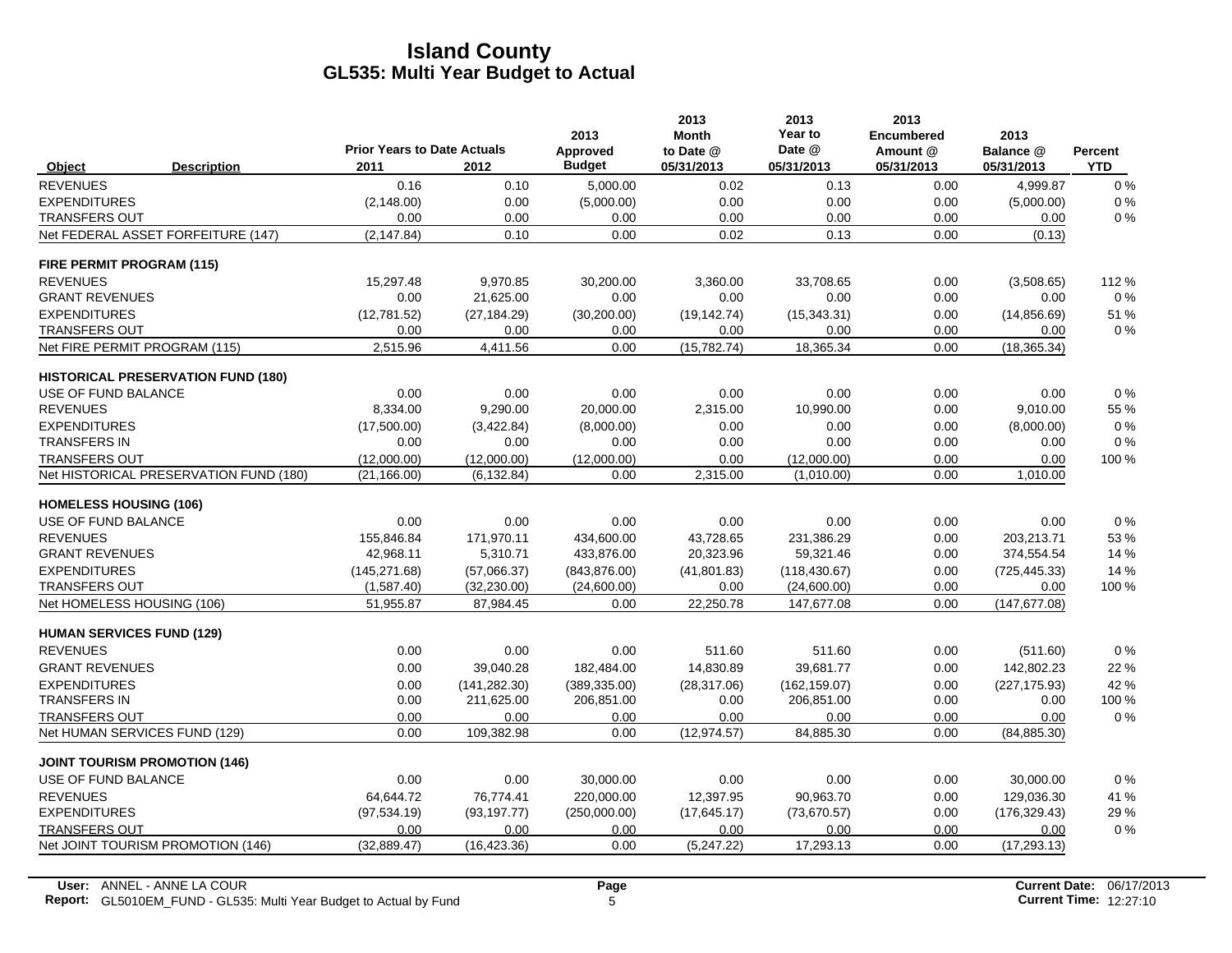|                                                                  | <b>Prior Years to Date Actuals</b> |                               | 2013<br>Approved     | 2013<br><b>Month</b><br>to Date @ | 2013<br>Year to<br>Date @      | 2013<br><b>Encumbered</b><br>Amount @ | 2013<br>Balance @       | Percent    |
|------------------------------------------------------------------|------------------------------------|-------------------------------|----------------------|-----------------------------------|--------------------------------|---------------------------------------|-------------------------|------------|
| <b>Description</b><br>Object                                     | 2011                               | 2012                          | <b>Budget</b>        | 05/31/2013                        | 05/31/2013                     | 05/31/2013                            | 05/31/2013              | <b>YTD</b> |
| <b>JUVENILE DETENTION CENTER (145)</b>                           |                                    |                               |                      |                                   |                                |                                       |                         |            |
| USE OF FUND BALANCE                                              | 0.00                               | 0.00                          | 0.00                 | 0.00                              | 0.00                           | 0.00                                  | 0.00                    | $0\%$      |
| <b>REVENUES</b>                                                  | 300,796.68                         | 290,379.82                    | 720,993.00           | 64,673.70                         | 307,027.45                     | 0.00                                  | 413,965.55              | 43 %       |
| <b>GRANT REVENUES</b>                                            | 2,295.86                           | 5,228.67                      | 8,000.00             | 475.53                            | 3,794.48                       | 0.00                                  | 4,205.52                | 47 %       |
| <b>EXPENDITURES</b>                                              | (425, 841.72)                      | (461, 115.74)                 | (1,032,333.00)       | (82, 777.70)                      | (438, 910.08)                  | 0.00                                  | (593, 422.92)           | 43 %       |
| <b>TRANSFERS IN</b>                                              | 403.000.00                         | 350,000.00                    | 350.000.00           | 0.00                              | 350.000.00                     | 0.00                                  | 0.00                    | 100 %      |
| <b>TRANSFERS OUT</b>                                             | (45, 400.00)                       | (42,500.00)                   | (46,600.00)          | 0.00                              | (46,600.00)                    | 0.00                                  | 0.00                    | 100 %      |
| Net JUVENILE DETENTION CENTER (145)                              | 234,850.82                         | 141,992.75                    | 60.00                | (17,628.47)                       | 175,311.85                     | 0.00                                  | (175, 251.85)           |            |
| <b>LOW-INCOME HOUSING SURCHARGE (105)</b>                        |                                    |                               |                      |                                   |                                |                                       |                         |            |
| USE OF FUND BALANCE                                              | 0.00                               | 0.00                          | 0.00                 | 0.00                              | 0.00                           | 0.00                                  | 0.00                    | 0%         |
| <b>REVENUES</b>                                                  | 41,376.69                          | 45,303.87                     | 105,421.00           | 8,583.30                          | 50,203.91                      | 0.00                                  | 55,217.09               | 48 %       |
| <b>EXPENDITURES</b>                                              | (8,247.52)                         | 0.00                          | (101,000.00)         | 0.00                              | 0.00                           | 0.00                                  | (101,000.00)            | 0%         |
| <b>TRANSFERS OUT</b>                                             | 0.00                               | (13,599.00)                   | (4,421.00)           | 0.00                              | (4,421.00)                     | 0.00                                  | 0.00                    | 100 %      |
| Net LOW-INCOME HOUSING SURCHARGE (105)                           | 33,129.17                          | 31,704.87                     | 0.00                 | 8,583.30                          | 45,782.91                      | 0.00                                  | (45, 782.91)            |            |
| <b>MENTAL HEALTH (113)</b>                                       |                                    |                               |                      |                                   |                                |                                       |                         |            |
| USE OF FUND BALANCE                                              | 0.00                               | 0.00                          | 0.00                 | 0.00                              | 0.00                           | 0.00                                  | 0.00                    | $0\%$      |
| <b>REVENUES</b>                                                  | 86,610.43                          | 85,692.68                     | 275,490.00           | 1,087.00                          | 4,281.18                       | 0.00                                  | 271,208.82              | 2%         |
| <b>GRANT REVENUES</b>                                            | 30.827.93                          | 16,208.92                     | 0.00                 | 5,012.00                          | 14,118.39                      | 0.00                                  | (14, 118.39)            | 0%         |
| <b>EXPENDITURES</b>                                              | (116, 241.30)                      | (90, 987.60)                  | (253, 770.00)        | (14,508.19)                       | (69, 214.49)                   | 0.00                                  | (184, 555.51)           | 27 %       |
| <b>TRANSFERS OUT</b>                                             | (3,968.50)                         | (26,058.00)                   | (21,780.00)          | 0.00                              | (21,780.00)                    | 0.00                                  | 0.00                    | 100 %      |
| Net MENTAL HEALTH (113)                                          | (2,771.44)                         | (15, 144.00)                  | (60.00)              | (8,409.19)                        | (72, 594.92)                   | 0.00                                  | 72,534.92               |            |
| <b>MH THERAPEUTIC COURT SALES TAX (126)</b>                      |                                    |                               |                      |                                   |                                |                                       |                         |            |
| USE OF FUND BALANCE                                              | 0.00                               | 0.00                          | 325.057.00           | 0.00                              | 0.00                           | 0.00                                  | 325.057.00              | $0\%$      |
| <b>REVENUES</b>                                                  | 301.150.12                         | 290,236.48                    | 717,000.00           | 64,580.18                         | 306,293.58                     | 0.00                                  | 410.706.42              | 43 %       |
| <b>GRANT REVENUES</b>                                            | 9,905.60                           | 13,215.15                     | 28,333.00            | 2,629.93                          | 5,660.99                       | 0.00                                  | 22,672.01               | 20%        |
| <b>EXPENDITURES</b>                                              | (259, 220.84)                      | (291, 411.73)                 | (929, 654.00)        | (73, 570.04)                      | (360, 304.91)                  | 0.00                                  | (569, 349.09)           | 39 %       |
| <b>TRANSFERS IN</b>                                              | 0.00                               | 0.00                          | 0.00                 | 0.00                              | 0.00                           | 0.00                                  | 0.00                    | 0%         |
| <b>TRANSFERS OUT</b><br>Net MH THERAPEUTIC COURT SALES TAX (126) | (53, 274.80)<br>(1,439.92)         | (115.390.00)<br>(103, 350.10) | (140.736.00)<br>0.00 | 0.00<br>(6,359.93)                | (140, 736.00)<br>(189, 086.34) | 0.00<br>0.00                          | 0.00<br>189,086.34      | 100 %      |
|                                                                  |                                    |                               |                      |                                   |                                |                                       |                         |            |
| <b>NATURAL RESOURCES FUND (165)</b>                              |                                    |                               |                      |                                   |                                |                                       |                         |            |
| <b>REVENUES</b>                                                  | 0.00                               | 0.00                          | 0.00                 | 0.00                              | 0.00                           | 0.00                                  | 0.00                    | 0%         |
| <b>GRANT REVENUES</b>                                            | 0.00                               | 0.00                          | 228,000.00           | 26,867.80                         | 56,719.35                      | 0.00                                  | 171,280.65              | 25 %       |
| <b>EXPENDITURES</b>                                              | 0.00                               | 0.00                          | (458,000.00)         | (26, 250.10)                      | (134, 234.92)                  | 0.00                                  | (323,765.08)            | 29 %       |
| <b>TRANSFERS IN</b><br>Net NATURAL RESOURCES FUND (165)          | 0.00<br>0.00                       | 0.00<br>0.00                  | 230,000.00<br>0.00   | 0.00<br>617.70                    | 0.00<br>(77, 515.57)           | 0.00<br>0.00                          | 230,000.00<br>77,515.57 | $0\%$      |
|                                                                  |                                    |                               |                      |                                   |                                |                                       |                         |            |
| PATHS & TRAILS (137)                                             |                                    |                               |                      |                                   |                                |                                       |                         |            |
| <b>REVENUES</b>                                                  | 0.00                               | 0.00                          | 0.00                 | 0.00                              | 0.00                           | 0.00                                  | 0.00                    | 0%         |
| <b>GRANT REVENUES</b>                                            | 56,367.40                          | 0.00                          | 340,000.00           | 0.00                              | 51,601.77                      | 0.00                                  | 288,398.23              | 15 %       |
| User: ANNEL - ANNE LA COUR                                       |                                    |                               | Page                 |                                   |                                |                                       | <b>Current Date:</b>    | 06/17/2013 |

**Report:** 6 **Current Time:** GL5010EM\_FUND - GL535: Multi Year Budget to Actual by Fund 12:27:10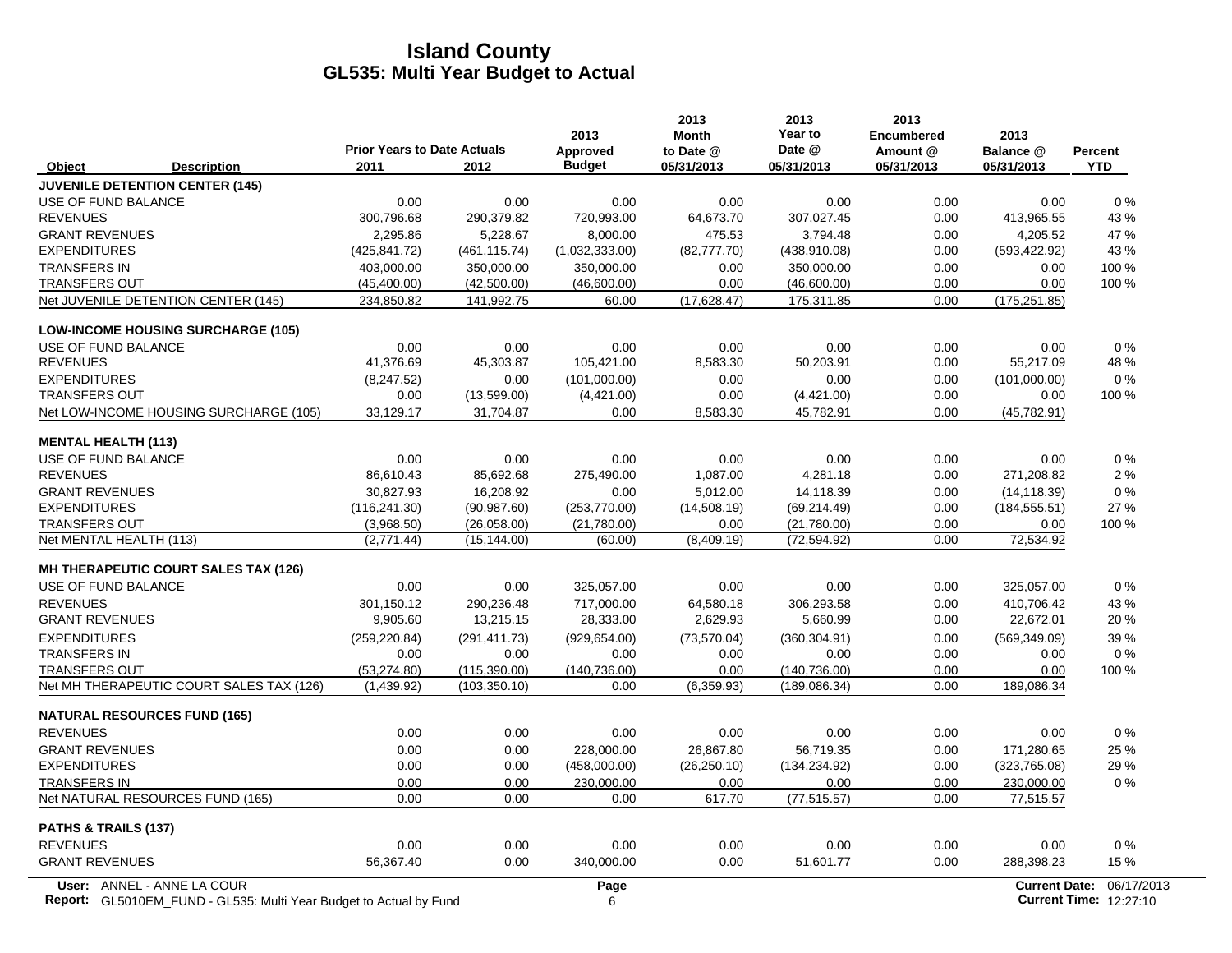|                                                | <b>Prior Years to Date Actuals</b> |                    | 2013<br>Approved | 2013<br><b>Month</b><br>to Date @ | 2013<br>Year to<br>Date @ | 2013<br><b>Encumbered</b><br>Amount @ | 2013<br>Balance @     | Percent    |
|------------------------------------------------|------------------------------------|--------------------|------------------|-----------------------------------|---------------------------|---------------------------------------|-----------------------|------------|
| <b>Description</b><br>Object                   | 2011                               | 2012               | <b>Budget</b>    | 05/31/2013                        | 05/31/2013                | 05/31/2013                            | 05/31/2013            | <b>YTD</b> |
| <b>EXPENDITURES</b>                            | (8, 124.83)                        | (18, 501.94)       | (654, 300.00)    | (2,862.08)                        | (18, 867.58)              | 0.00                                  | (635, 432.42)         | 3%         |
| <b>TRANSFERS IN</b>                            | 0.00                               | 0.00               | 314,300.00       | 0.00                              | 0.00                      | 0.00                                  | 314,300.00            | 0%         |
| <b>TRANSFERS OUT</b>                           | 0.00                               | 0.00               | 0.00             | 0.00                              | 0.00                      | 0.00                                  | 0.00                  | 0%         |
| Net PATHS & TRAILS (137)                       | 48,242.57                          | (18, 501.94)       | 0.00             | (2,862.08)                        | 32,734.19                 | 0.00                                  | (32, 734.19)          |            |
| <b>PUBLIC HEALTH POOLING (104)</b>             |                                    |                    |                  |                                   |                           |                                       |                       |            |
| USE OF FUND BALANCE                            | 0.00                               | 0.00               | 0.00             | 0.00                              | 0.00                      | 0.00                                  | 0.00                  | 0%         |
| <b>REVENUES</b>                                | 410.281.89                         | 344.969.38         | 1.277.931.00     | 85.115.21                         | 459.703.64                | 0.00                                  | 818,227.36            | 36 %       |
| <b>GRANT REVENUES</b>                          | 418.649.07                         | 570.785.12         | 1.029.359.00     | 28.088.94                         | 294.345.27                | 0.00                                  | 735.013.73            | 29 %       |
| <b>EXPENDITURES</b>                            | (1, 136, 601.72)                   | (990, 307.73)      | (2,483,160.74)   | (204, 862.64)                     | (989, 011.34)             | 0.00                                  | (1,494,149.40)        | 40 %       |
| <b>TRANSFERS IN</b>                            | 425,274.00                         | 293,237.00         | 293,237.00       | 0.00                              | 293,237.00                | 0.00                                  | 0.00                  | 100 %      |
| <b>TRANSFERS OUT</b>                           | (114, 267.00)                      | (101, 067.00)      | (117, 367.00)    | 0.00                              | (117, 367.00)             | 0.00                                  | 0.00                  | 100 %      |
| Net PUBLIC HEALTH POOLING (104)                | 3,336.24                           | 117,616.77         | (0.74)           | (91,658.49)                       | (59,092.43)               | 0.00                                  | 59,091.69             |            |
| <b>PUBLIC WORKS (139)</b>                      |                                    |                    |                  |                                   |                           |                                       |                       |            |
| USE OF FUND BALANCE                            | 0.00                               | 0.00               | 11,275.00        | 0.00                              | 0.00                      | 0.00                                  | 11.275.00             | 0%         |
| <b>REVENUES</b>                                | 0.00                               | 0.00               | 50.000.00        | 0.00                              | 0.00                      | 0.00                                  | 50,000.00             | 0%         |
| <b>EXPENDITURES</b>                            | (179, 783.45)                      | (186, 217.69)      | (465, 275.00)    | (35,680.59)                       | (183, 555.42)             | 0.00                                  | (281,719.58)          | 39 %       |
| <b>TRANSFERS IN</b>                            | 431,600.00                         | 405,000.00         | 404,000.00       | 0.00                              | 404,000.00                | 0.00                                  | 0.00                  | 100 %      |
| <b>TRANSFERS OUT</b><br>Net PUBLIC WORKS (139) | 0.00<br>251,816.55                 | 0.00<br>218,782.31 | 0.00<br>0.00     | 0.00<br>(35,680.59)               | 0.00<br>220,444.58        | 0.00<br>0.00                          | 0.00<br>(220, 444.58) | 0%         |
|                                                |                                    |                    |                  |                                   |                           |                                       |                       |            |
| <b>REET 1 CAPITAL IMPROVEMENTS (134)</b>       |                                    |                    |                  |                                   |                           |                                       |                       |            |
| USE OF FUND BALANCE                            | 0.00                               | 0.00               | 318,500.00       | 0.00                              | 0.00                      | 0.00                                  | 318,500.00            | 0%         |
| <b>REVENUES</b>                                | 221,239.98                         | 195,748.66         | 600,000.00       | 74,853.57                         | 285,237.54                | 0.00                                  | 314,762.46            | 48 %       |
| <b>GRANT REVENUES</b>                          | 0.00                               | 0.00               | 0.00             | 40,000.00                         | 40,000.00                 | 0.00                                  | (40,000.00)           | $0\%$      |
| <b>EXPENDITURES</b>                            | (38,300.82)                        | (4,503.99)         | (806, 500.00)    | (41, 322.44)                      | (181, 534.47)             | 0.00                                  | (624, 965.53)         | 23 %       |
| <b>TRANSFERS IN</b>                            | 0.00                               | 0.00               | 0.00             | 0.00                              | 0.00                      | 0.00                                  | 0.00                  | 0%         |
| <b>TRANSFERS OUT</b>                           | (57, 881.72)                       | (179,000.00)       | (112.000.00)     | 0.00                              | (98,000.00)               | 0.00                                  | (14,000.00)           | 88%        |
| Net REET 1 CAPITAL IMPROVEMENTS (134)          | 125,057.44                         | 12,244.67          | 0.00             | 73,531.13                         | 45,703.07                 | 0.00                                  | (45,703.07)           |            |
| <b>REET 2 CAPITAL FACILITIES (135)</b>         |                                    |                    |                  |                                   |                           |                                       |                       |            |
| USE OF FUND BALANCE                            | 0.00                               | 0.00               | 493,655.00       | 0.00                              | 0.00                      | 0.00                                  | 493,655.00            | 0%         |
| <b>REVENUES</b>                                | 221,239.98                         | 195,748.66         | 600,000.00       | 74.853.57                         | 285,237.54                | 0.00                                  | 314,762.46            | 48%        |
| <b>GRANT REVENUES</b>                          | 0.00                               | 0.00               | 0.00             | 0.00                              | 0.00                      | 0.00                                  | 0.00                  | 0%         |
| <b>EXPENDITURES</b>                            | (35,030.46)                        | (10, 350.42)       | (636, 500.00)    | (1, 157.46)                       | (8,392.85)                | 0.00                                  | (628, 107.15)         | 1%         |
| <b>TRANSFERS IN</b>                            | 0.00                               | 0.00               | 0.00             | 0.00                              | 0.00                      | 0.00                                  | 0.00                  | 0%         |
| <b>TRANSFERS OUT</b>                           | (186, 230.00)                      | (530, 720.00)      | (457, 155.00)    | 0.00                              | (457, 155.00)             | 0.00                                  | 0.00                  | 100 %      |
| Net REET 2 CAPITAL FACILITIES (135)            | (20.48)                            | (345, 321.76)      | 0.00             | 73,696.11                         | (180, 310.31)             | 0.00                                  | 180,310.31            |            |
| <b>REET ELECTRONIC TECHNOLOGY (150)</b>        |                                    |                    |                  |                                   |                           |                                       |                       |            |
| USE OF FUND BALANCE                            | 0.00                               | 0.00               | 5,100.00         | 0.00                              | 0.00                      | 0.00                                  | 5,100.00              | 0%         |
| <b>REVENUES</b>                                | 0.00                               | 0.00               | 0.00             | 0.00                              | 0.00                      | 0.00                                  | 0.00                  | 0%         |
| User: ANNEL - ANNE LA COUR                     |                                    |                    | Page             |                                   |                           |                                       | <b>Current Date:</b>  | 06/17/2013 |

**Report:** 7 **Current Time:** GL5010EM\_FUND - GL535: Multi Year Budget to Actual by Fund 12:27:10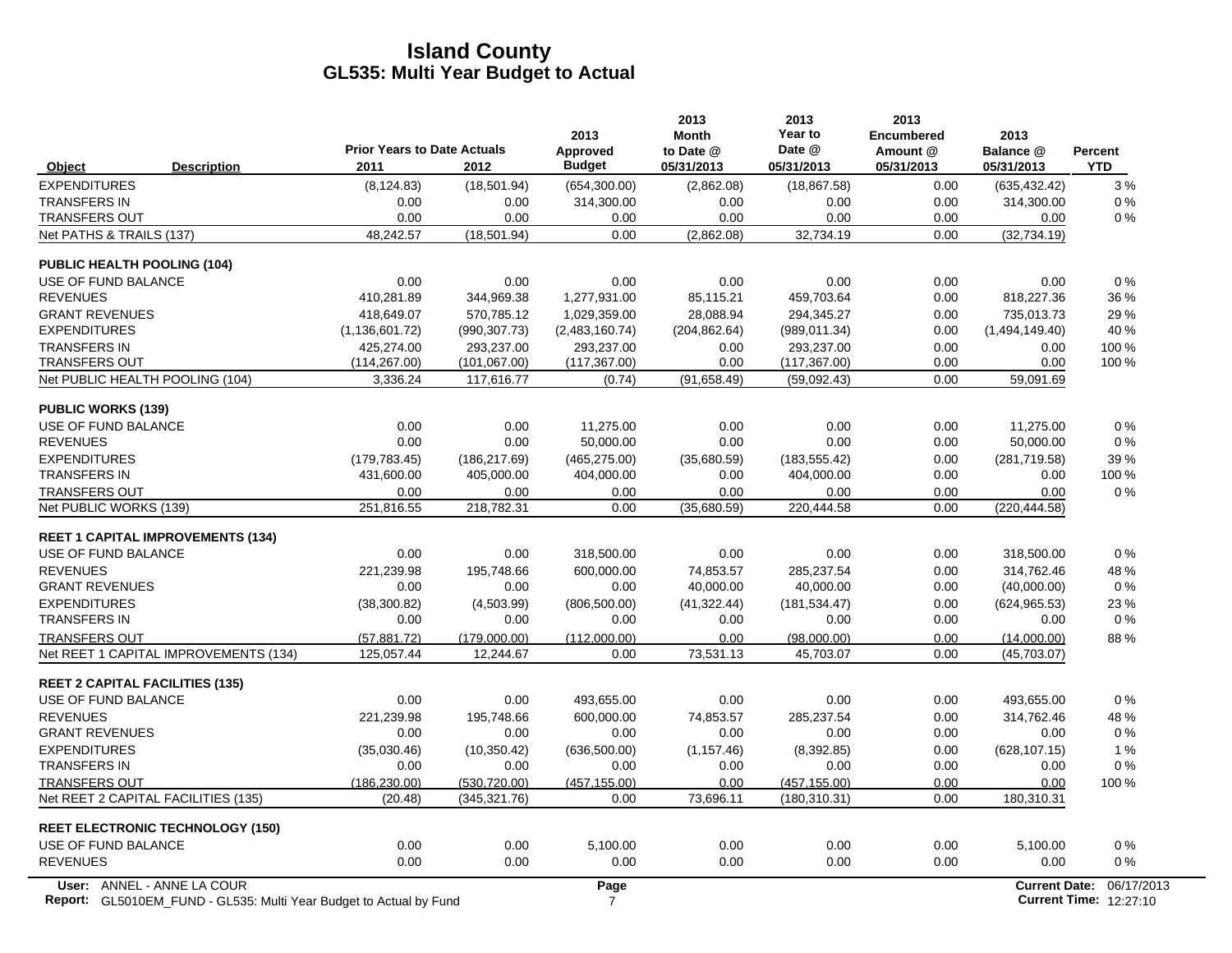|                                                                           | <b>Prior Years to Date Actuals</b> |               | 2013<br>Approved | 2013<br><b>Month</b><br>to Date @ | 2013<br>Year to<br>Date @ | 2013<br><b>Encumbered</b><br>Amount @ | 2013<br>Balance @    | <b>Percent</b>                |
|---------------------------------------------------------------------------|------------------------------------|---------------|------------------|-----------------------------------|---------------------------|---------------------------------------|----------------------|-------------------------------|
| <b>Description</b><br>Object                                              | 2011                               | 2012          | <b>Budget</b>    | 05/31/2013                        | 05/31/2013                | 05/31/2013                            | 05/31/2013           | <b>YTD</b>                    |
| <b>GRANT REVENUES</b>                                                     | 0.00                               | 0.00          | 0.00             | 0.00                              | 0.00                      | 0.00                                  | 0.00                 | $0\%$                         |
| <b>EXPENDITURES</b>                                                       | (121.33)                           | (1,201.14)    | (5,100.00)       | 0.00                              | (1,248.72)                | 0.00                                  | (3,851.28)           | 24 %                          |
| <b>TRANSFERS OUT</b>                                                      | 0.00                               | 0.00          | 0.00             | 0.00                              | 0.00                      | 0.00                                  | 0.00                 | $0\%$                         |
| Net REET ELECTRONIC TECHNOLOGY (150)                                      | (121.33)                           | (1,201.14)    | 0.00             | 0.00                              | (1,248.72)                | 0.00                                  | 1,248.72             |                               |
| <b>RURAL COUNTY SALES TAX (121)</b>                                       |                                    |               |                  |                                   |                           |                                       |                      |                               |
| USE OF FUND BALANCE                                                       | 0.00                               | 0.00          | 1,200,000.00     | 0.00                              | 0.00                      | 0.00                                  | 1,200,000.00         | 0%                            |
| <b>REVENUES</b>                                                           | 268,519.50                         | 263,319.56    | 640,000.00       | 58,649.88                         | 277,384.15                | 0.00                                  | 362,615.85           | 43%                           |
| <b>EXPENDITURES</b>                                                       | (272, 712, 13)                     | (285, 846.05) | (1,840,000.00)   | 0.00                              | 0.00                      | 0.00                                  | (1,840,000.00)       | $0\%$                         |
| <b>TRANSFERS OUT</b>                                                      | (2,700.00)                         | 0.00          | 0.00             | 0.00                              | 0.00                      | 0.00                                  | 0.00                 | $0\%$                         |
| Net RURAL COUNTY SALES TAX (121)                                          | (6,892.63)                         | (22, 526.49)  | 0.00             | 58,649.88                         | 277,384.15                | 0.00                                  | (277, 384.15)        |                               |
| <b>STORM &amp; SURFACE WATER UTILITY (144)</b>                            |                                    |               |                  |                                   |                           |                                       |                      |                               |
| USE OF FUND BALANCE                                                       | 0.00                               | 0.00          | 0.00             | 0.00                              | 0.00                      | 0.00                                  | 0.00                 | $0\%$                         |
| <b>REVENUES</b>                                                           | 17.61                              | 22.14         | 0.00             | 5.12                              | 210.52                    | 0.00                                  | (210.52)             | $0\%$                         |
| <b>EXPENDITURES</b>                                                       | (55.20)                            | (51.72)       | (26, 355.00)     | (21.40)                           | (58.68)                   | 0.00                                  | (26, 296.32)         | 0%                            |
| <b>TRANSFERS IN</b>                                                       | 25,930.00                          | 27,160.00     | 26,355.00        | 0.00                              | 26,355.00                 | 0.00                                  | 0.00                 | 100 %                         |
| <b>TRANSFERS OUT</b>                                                      | 0.00                               | 0.00          | 0.00             | 0.00                              | 0.00                      | 0.00                                  | 0.00                 | $0\%$                         |
| Net STORM & SURFACE WATER UTILITY (144)                                   | 25,892.41                          | 27,130.42     | 0.00             | (16.28)                           | 26,506.84                 | 0.00                                  | (26, 506.84)         |                               |
| TREASURER'S M & O (116)                                                   |                                    |               |                  |                                   |                           |                                       |                      |                               |
| USE OF FUND BALANCE                                                       | 0.00                               | 0.00          | 0.00             | 0.00                              | 0.00                      | 0.00                                  | 0.00                 | 0%                            |
| <b>REVENUES</b>                                                           | 13,034.05                          | 57,052.11     | 150,975.00       | 4.864.19                          | 10.302.96                 | 0.00                                  | 140,672.04           | 7%                            |
| <b>EXPENDITURES</b>                                                       | (19,071.04)                        | (22, 695.85)  | (150, 975.00)    | (5,598.71)                        | (30, 114.65)              | 0.00                                  | (120, 860.35)        | 20%                           |
| <b>TRANSFERS OUT</b>                                                      | 0.00                               | 0.00          | 0.00             | 0.00                              | 0.00                      | 0.00                                  | 0.00                 | $0\%$                         |
| Net TREASURER'S M & O (116)                                               | (6.036.99)                         | 34,356.26     | 0.00             | (734.52)                          | (19, 811.69)              | 0.00                                  | 19,811.69            |                               |
| <b>TRIAL COURT IMPROVEMENT (157)</b>                                      |                                    |               |                  |                                   |                           |                                       |                      |                               |
| USE OF FUND BALANCE                                                       | 0.00                               | 0.00          | 6,500.00         | 0.00                              | 0.00                      | 0.00                                  | 6,500.00             | 0%                            |
| <b>REVENUES</b>                                                           | 11.887.71                          | 11.968.50     | 5.000.00         | 6,012.95                          | 12.078.94                 | 0.00                                  | (7,078.94)           | 242 %                         |
| <b>EXPENDITURES</b>                                                       | (2,535.08)                         | 0.00          | (11,500.00)      | 0.00                              | (6,452.58)                | 0.00                                  | (5,047.42)           | 56 %                          |
| Net TRIAL COURT IMPROVEMENT (157)                                         | 9,352.63                           | 11,968.50     | 0.00             | 6,012.95                          | 5,626.36                  | 0.00                                  | (5,626.36)           |                               |
| <b>VETERANS ASSISTANCE (107)</b>                                          |                                    |               |                  |                                   |                           |                                       |                      |                               |
| USE OF FUND BALANCE                                                       | 0.00                               | 0.00          | 0.00             | 0.00                              | 0.00                      | 0.00                                  | 0.00                 | $0\%$                         |
| <b>REVENUES</b>                                                           | 581.22                             | 76,379.09     | 115,150.00       | 589.96                            | 2.588.13                  | 0.00                                  | 112,561.87           | 2%                            |
| <b>EXPENDITURES</b>                                                       | (31,988.89)                        | (23, 265.60)  | (106, 753.00)    | (6,398.00)                        | (38, 762.09)              | 0.00                                  | (67,990.91)          | 36 %                          |
| <b>TRANSFERS OUT</b>                                                      | (1,587.40)                         | (7,952.00)    | (8,397.00)       | 0.00                              | (8,397.00)                | 0.00                                  | 0.00                 | 100 %                         |
| Net VETERANS ASSISTANCE (107)                                             | (32,995.07)                        | 45.161.49     | 0.00             | (5,808.04)                        | (44, 570.96)              | 0.00                                  | 44,570.96            |                               |
| <b>WATER QUALITY ASSISTANCE (149)</b>                                     |                                    |               |                  |                                   |                           |                                       |                      |                               |
| <b>REVENUES</b>                                                           | 13,199.37                          | 58,877.72     | 285,752.00       | 7,597.11                          | 48,227.58                 | 0.00                                  | 237,524.42           | 17%                           |
| <b>GRANT REVENUES</b>                                                     | 13,153.60                          | 18,923.59     | 86,656.00        | 23,243.41                         | 81,309.61                 | 0.00                                  | 5,346.39             | 94 %                          |
| User: ANNEL - ANNE LA COUR                                                |                                    |               | Page             |                                   |                           |                                       | <b>Current Date:</b> | 06/17/2013                    |
| <b>Report:</b> GL5010EM_FUND - GL535: Multi Year Budget to Actual by Fund |                                    |               | 8                |                                   |                           |                                       |                      | <b>Current Time: 12:27:10</b> |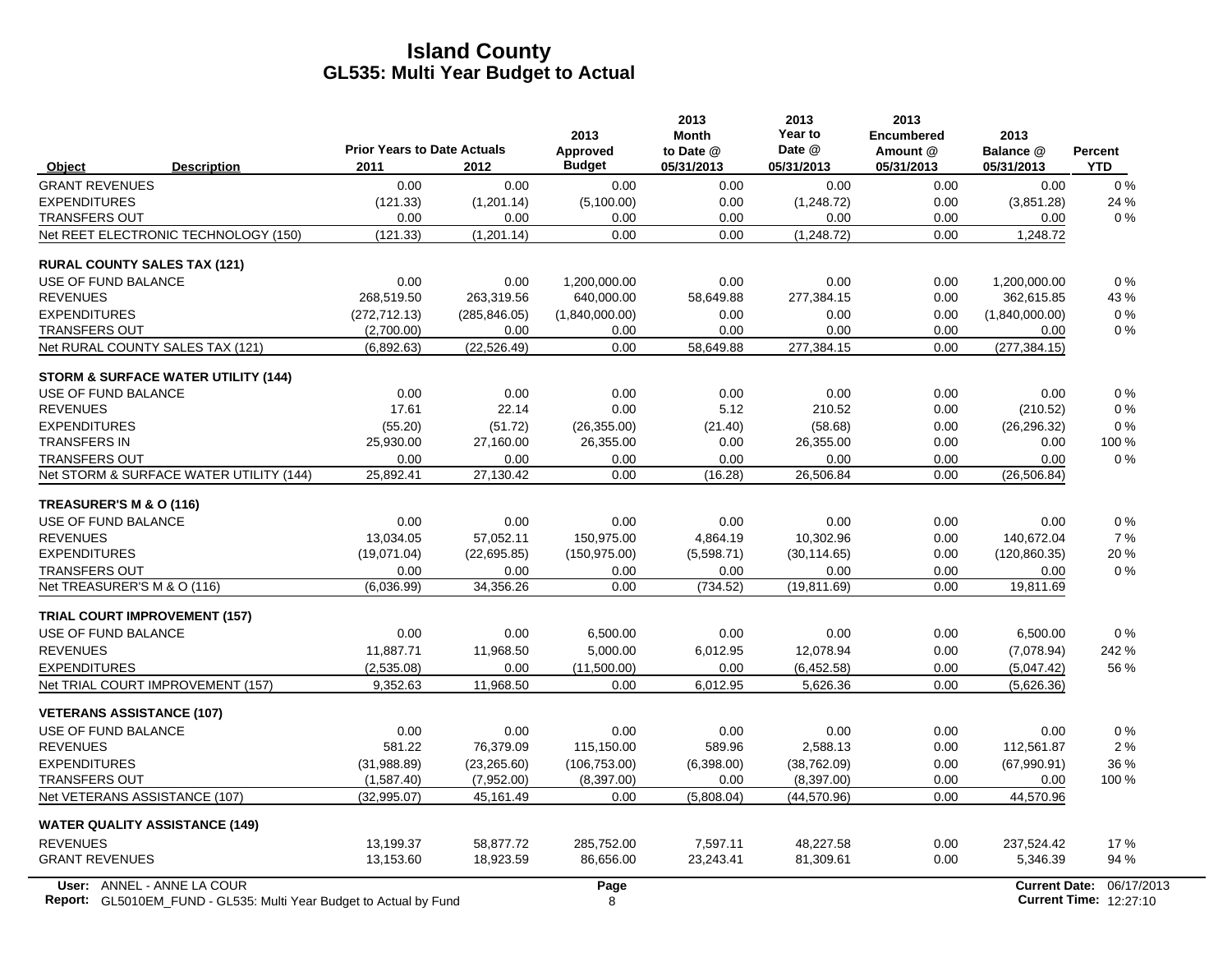|                              |                                    | <b>Prior Years to Date Actuals</b> |              | 2013<br>Approved | 2013<br>Month<br>to Date $@$ | 2013<br>Year to<br>Date @ | 2013<br><b>Encumbered</b><br>Amount @ | 2013<br>Balance @ | Percent |
|------------------------------|------------------------------------|------------------------------------|--------------|------------------|------------------------------|---------------------------|---------------------------------------|-------------------|---------|
| Object                       | <b>Description</b>                 | 2011                               | 2012         | <b>Budget</b>    | 05/31/2013                   | 05/31/2013                | 05/31/2013                            | 05/31/2013        | YTD     |
| <b>EXPENDITURES</b>          |                                    | (75, 248.77)                       | (97,692.39)  | (372, 408.00)    | (2,705.94)                   | (139, 812.99)             | 0.00                                  | (232, 595.01)     | 38 %    |
| <b>TRANSFERS IN</b>          |                                    | 0.00                               | 0.00         | 0.00             | 0.00                         | 0.00                      | 0.00                                  | 0.00              | $0\%$   |
| <b>TRANSFERS OUT</b>         |                                    | 0.00                               | 0.00         | 0.00             | 0.00                         | 0.00                      | 0.00                                  | 0.00              | $0\%$   |
|                              | Net WATER QUALITY ASSISTANCE (149) | (48, 895.80)                       | (19,891.08)  | 0.00             | 28,134.58                    | (10, 275.80)              | 0.00                                  | 10,275.80         |         |
| <b>Grand Total All Funds</b> |                                    | 3,587,881.36                       | 4,093,427.66 | (0.74)           | 1,634,325.79                 | 3,689,295.44              | 0.00                                  | (3,689,296.18)    |         |